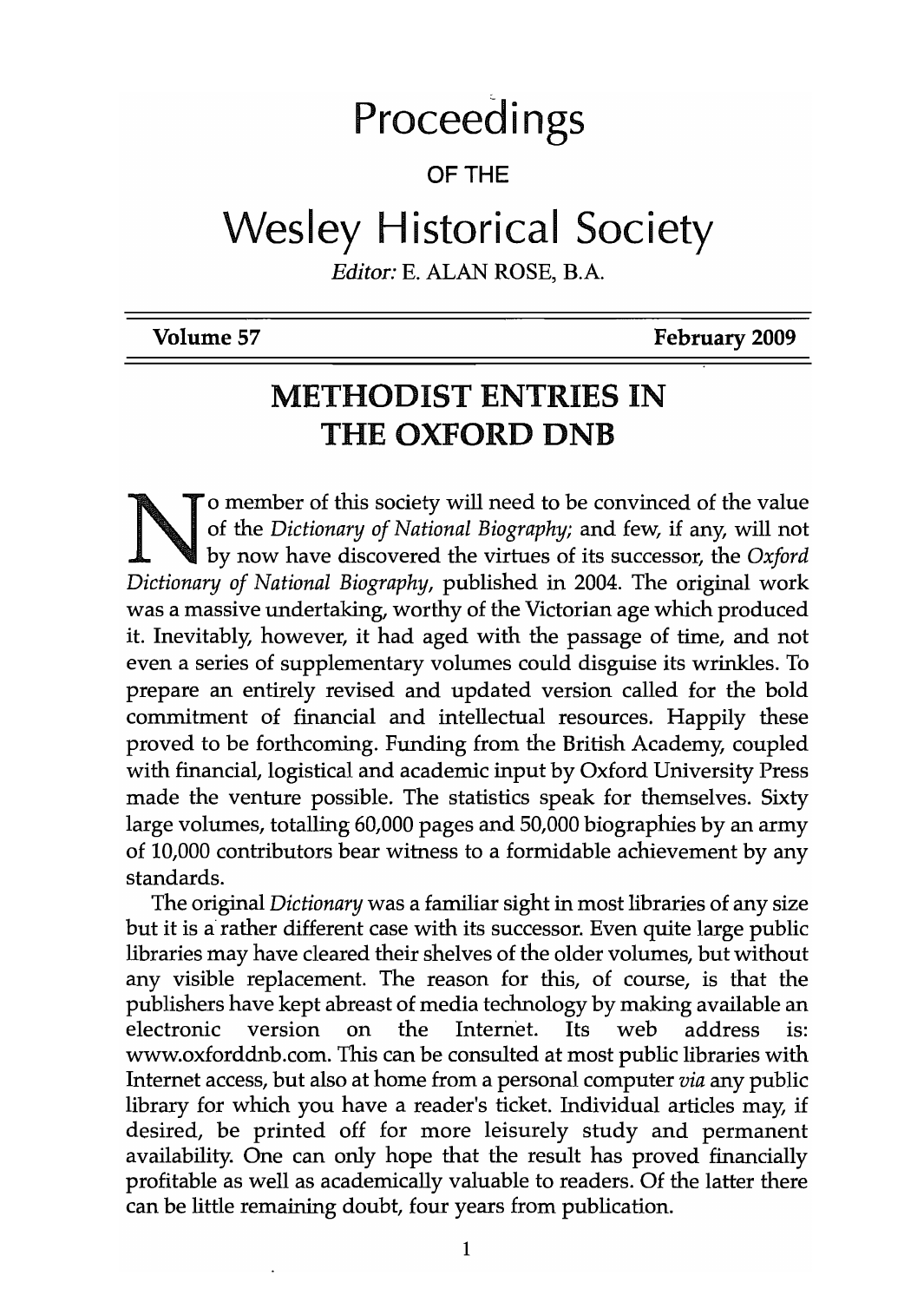#### 2 MEtHODIST ENIRlES IN THE OXFORD DNB

A major advantage of the electronic format is the ability to search the text for names, phrases etc. Another is the ease with which corrections and additions may be made to the text and new entries added as the need arises. This is already an on-going process, overseen by an editorial team at Oxford, with updates three times a year (in January, May and October). As a result, by May 2008 1,600 new biographies had been added to the online version. The result is a great improvement on the supplementary volumes added to the original Dictionary every decade or so. The editorial team welcomes suggestions for additional entries, as well as comments on existing ones. So in this and other ways the online version is under continual revision and expansion.

Among the facilities available in the online version is the ability to search for entries by a variety of categories, including religious affiliation. But this is not quite as useful or straightforward as it might seem. Having, by my own searching, totted up 336 Methodist entries, I was rather taken aback to find that the official list offered me no fewer than 994. Could I possibly have missed so many? In search of an answer I began a trawl through the entries listed under 'Methodist', only to find that they included two categories I had not anticipated: (1) persons whose connection with Methodism was minimal, e.g. by parentage (or even grandparentage) or attendance at a Methodist Sunday School, and (2) others for whom no Methodist connection at all was mentioned, even in passing, in the text.

As my survey progressed, I also noticed that the list of denominations did not include 'Bible Christian', despite the fact that some, though only a few, of the leading figures in that denomination (William O'Bryan, James and Mary Thorne and 'Billy' Bray) *were* included in the Dictionary. My first thought was that the listing had been done electronically. As a result, the Bible Christians turn up among a very miscellaneous list under 'Independent Churches' (which includes Unitarians, Quakers and even, somewhat surprisingly the Anglican cleric, the Rev. W. Awdry!), though some do also get in under the 'Methodist label'.

The confusion was made worse by a failure to distinguish between the Methodist Bible Christians and another, entirely separate, group of the same name, alternatively known as 'Cowherdites' from their founder William Cowherd, who existed ('flourished' would be rather too strong a word) in the Manchester area, but too briefly to 'make it' into the *Oxford Dictionary of the Christian Church.* Cowherd and three of his followers have entries in *ODNB.* 

An email enquiry to the editorial staff of the *ODNB* at Oxford received a characteristically prompt and helpful response. Yes, the formidable task of categorising the entries under 'religious affiliation' (and other groupings) had been undertaken by a computerized search but not a search of the text of the Dictionary entries themselves. A decision had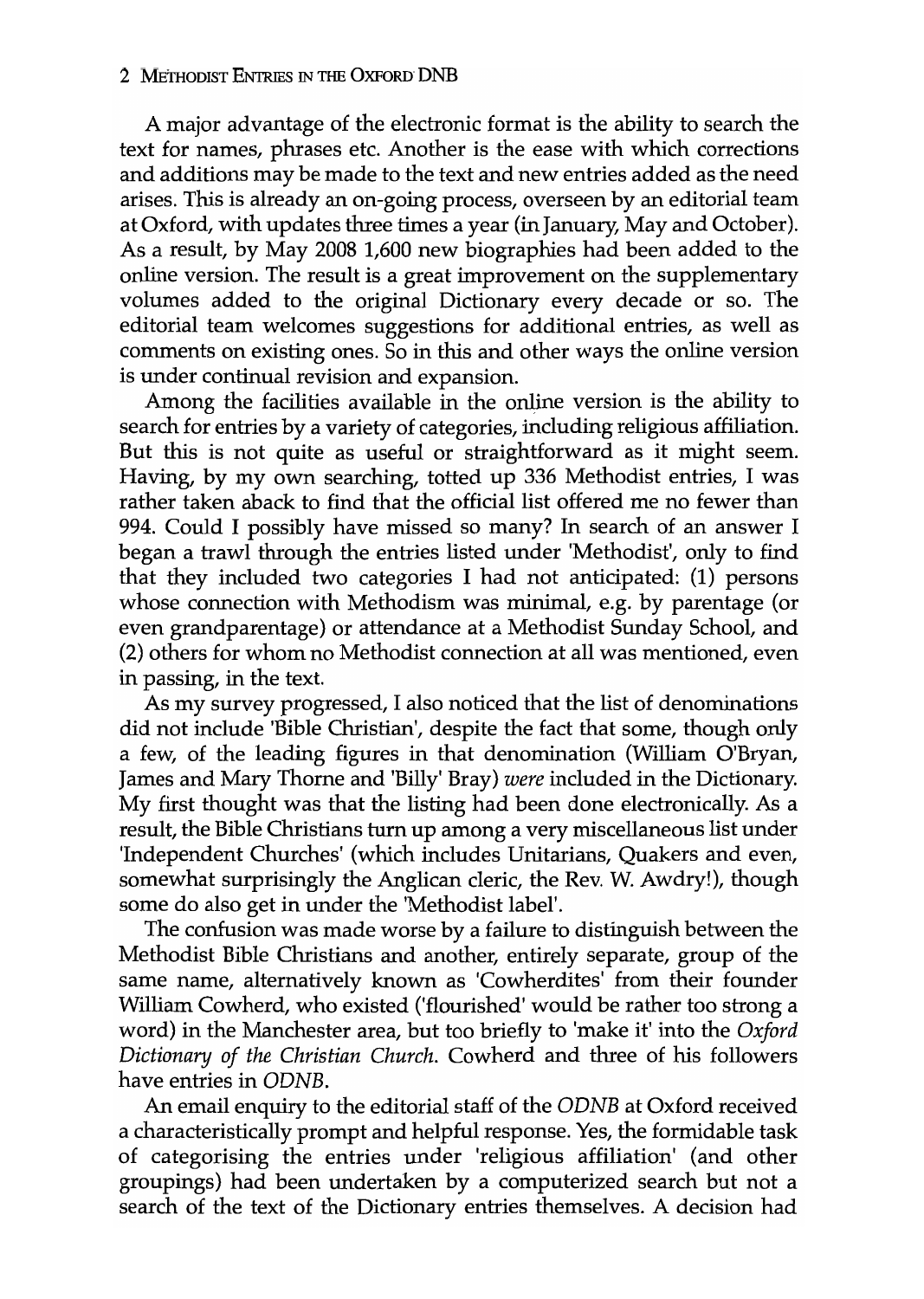been taken to search, not the 'public face' of the Dictionary, but the data sheets ('profile sheets') provided by contributors for each of their entries. These included some details not mentioned in the text of the entry itself; hence the considerable number of extra Methodist references in the resulting list, including many whose association with Methodism was<sup>-</sup> marginal. ('Ultimately the decision to refer to affiliation in the text was that of the individual author who balanced this information against other considerations when recounting a person's biography.') Failure to distinguish between two entirely different 'Bible Christian' groups was a matter of human error and the necessary correction has already been made.

As an illustration of the limitations of these 'religious affiliation' listings we may take Sir Arthur Newsholme (1857-1943), a pioneer in the field of public health. Although a lifelong Methodist, he is not indexed under that title, but under' Anglican'. The text of his entry mentions that his father was Patrick Bronte's churchwarden at Haworth, but goes on to say that his widowed mother brought him up 'in a stricter Wesleyan environment' and that 'he attended a Wesleyan Sunday school'. The entry says nothing about his later religious affiliation, although from other sources we know that he and his wife worshipped at Dorset Gardens Wesleyan Church in Brighton, where he served as a trustee and circuit steward. 'Wesleyan', like 'Bible Christian', was, it seems, not recognised as a sub-section of 'Methodist'.

The quality and reliability of the Methodist entries in the Dictionary can be judged by the names of their authors. Veterans in the field of Methodist history include Reg Ward, Henry Rack, John Munsey Turner and David Hempton; and younger scholars no less familiar to members of this society also make their contribution. The rewritten entries on the Wesley brothers by the author of *Reasonable Enthusiast* are an indication of the quality that characterizes the new Dictionary as a whole. It is arguable that Primitive Methodists, Bible Christians and other offshoots ofWesleyanism are less adequately represented than the parent body (or, for that matter, than the Welsh Calvinistic Methodists), But these issues of inclusion or exclusion are a matter for endless debate, For example, James Crawfoot of the 'Magic Methodists' has his entry, but George Pocock and John Pyer of the Tent Methodists and Adam Averell, a key figure among the Irish Primitive Wesleyans, are missing.

An attempt has clearly been made to redress the masculine bias of the original DNB. First and foremost, Susanna Wesley is given an entry denied her in the original DDNB, and as 'theological writer and educator', rather than just 'mother of the Wesleys'! Also from the eighteenth century, Lady Maxwell is allowed to join the Countess of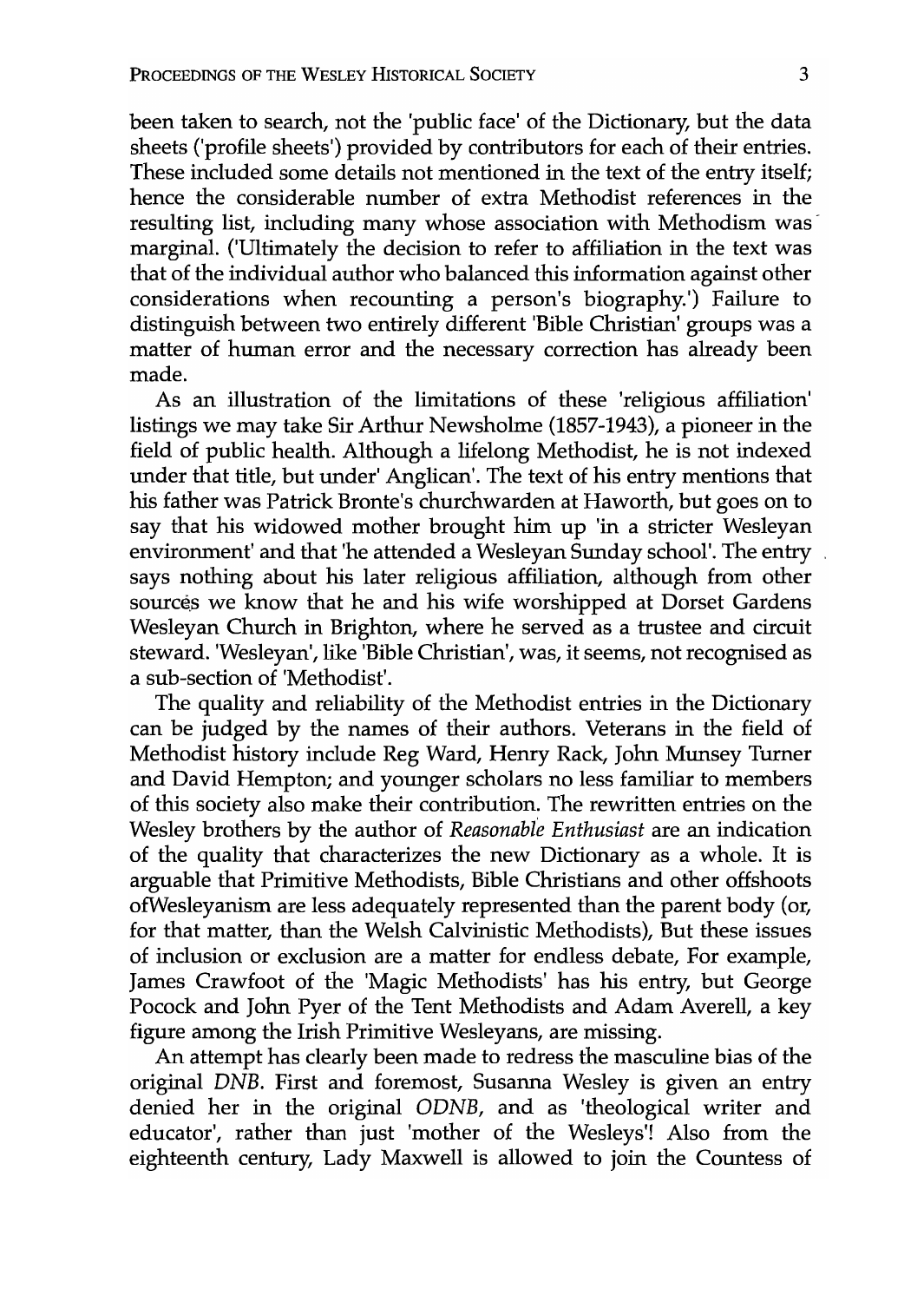Huntingdon and Lady Glenorchy to form a trio of aristocratic evangelicals. Their humbler contemporaries, Mary Bosanquet, Hester Ann Rogers and Elizabeth Ritchie, now find a place - and in their own right, not simply as wives. In the nineteenth century women preachers come into their own - notably Sarah Kirkland and Elizabeth Bultitude among the Primitive Methodists and Mary Thorne among the Bible Christians. It is good to see Catherine Booth given full honours, not treated merely as an appendage to William Booth: her contribution to the formative years of the Salvation Army went well beyond supporting her formidable and sometimes difficult husband. On the other hand, no entry will be found on Katherine Price Hughes, another power behind the throne. It is arguable that without her the maverick Hugh Price Hughes would have achieved far less before he burned himself out. In any case, she deserved her own entry by her own achievements. And by the late twentieth century women are beginning to receive their due attention.

A wide variety of lay Methodists are given entries, reminding us (if we need to be reminded) that Methodism went well beyond producing such ministerial giants as Bunting, Morley Punshon, Bowman Stephenson and Scott Lidgett, and in the twentieth century the famous London trio of Sangster, Soper and Weatherhead. In the world of science we have the astronomers John Couch Adams and Harold Spencer Jones and the physicist Charles Coulson; among the artists James Smetham and Frank Salisbury; in literature, the 'Georgian' poet John Freeman and Edward J. Thompson, who left the ministry for an academic career and became a prolific author; in sport, the Wimbledon finalist Dorothy Round. More typically Methodist were the industrialists and entrepreneurs, some of whom became household names (Hartley, Boot, Chubb, Rank *et al.)* as well as financial benefactors; political figures, beginning with Thomas Thompson, the first Methodist MP; and trade unionists, notably from the ranks of Primitive Methodism.

This is no more than a random sampling. Readers will readily be able to augment it. As for the 'missing persons', I myself regret that neither 'Lax of Poplar' nor Jimmy Butterworth of Clubland fame have been included. But spotting 'omissions' is too easy a game and best left to each individual user of the Dictionary.

Finally, since the new Dictionary was launched an extra feature has been added: a series of articles on identifiable groups; and this now includes the 'Holy Club', which builds on the work of Richard Heitzemater to correct some of the misconceptions of the past, as well as the Tolpuddle 'Martyrs'.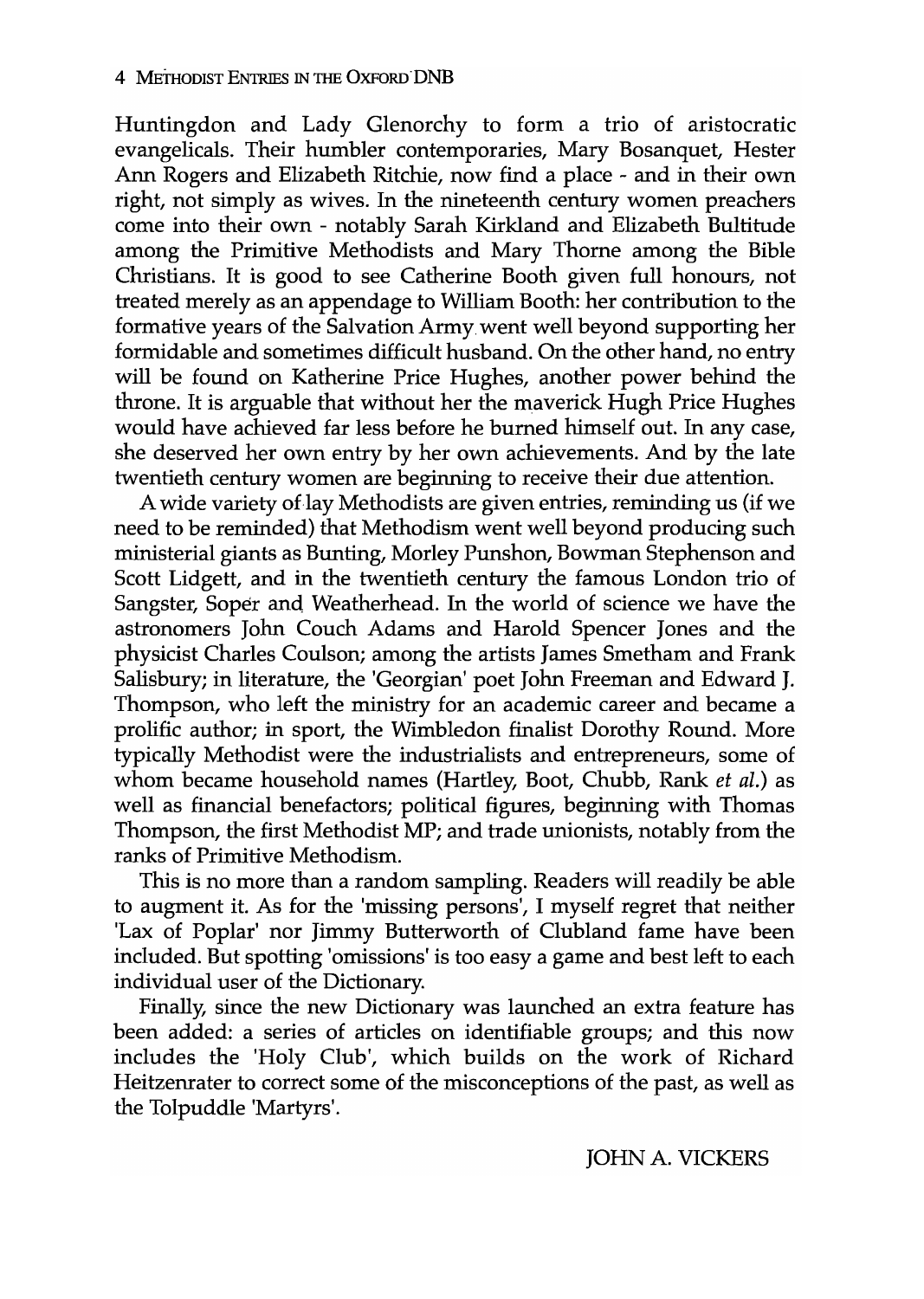# Methodist opposition to Britain's proposed cession of The Gambia to France, 1866-76

**Tissionaries from Britain in the second half of the nineteenth** century were not infrequently caught up in the prevailing Victorian enthusiasm to extend the boundaries of the empire. Those from the Wesleyan Methodist Missionary Society [WMMS], for example, were much involved in the events leading to Britain's annexation of Fiji in 1874,1 This article examines events in The Gambia in West Africa, where it was proposed to abandon an existing colony by exchanging it for territory with the French, and concludes that all Methodist missionaries did not share the enthusiasm for imperialism that was evident in some of their colleagues.

The present-day republic of The Gambia, which achieved Independence within the Commonwealth in 1965, is a narrow strip of land, never more than twenty-five miles wide, following the course of the River Gambia 200 miles inland from its estuary into the Atlantic Ocean. A trading post since the seventeenth century, it was formally occupied by Britain in 1816, when the colonial governor suggested that the WMMS might extend its mission field into The Gambia. This suggestion was endorsed at the Wesleyan Conference of 1820 and the Revd John Morgan was appointed to begin the new mission. <sup>2</sup>

Morgan was briefed at Bathurst by the Revd John Baker, an experienced in West African mission en route from Sierra Leone to his next posting in the West Indies. In a memorandum to the General Secretaries of the WMMS, Baker had outlined his views on the future shape of The Gambia mission, based on his own considerable experience of West Africa: the centre of the mission should be St Mary's Island (Bathurst) where a stone mission house should be built with accommodation for a married man and a young single missionary; no missionary should be alone on a mission station; language study should be of prime importance (the Wolof language should be studied as the most potentially useful) and industry (especially agriculture) should be the chief feature of up-country mission stations.3

<sup>1</sup> See John H. Darch, 'Methodist involvement in the British annexation of Fiji, 1874', *Proceedings* 55:5 (2006).

<sup>2</sup> Findlay, G.G. and Holdsworth W.W., *The History of the Wesleyan Methodist Missionary Society,* 5 vols (London: 1921-4), iv p.121. While briefly in England in 1820 Govemorin Chief Charles McCarthy had taken the opportunity to visit the London headquarters of the WMMS in Bishopsgate Street and argued strongly for the Society to initiate a Gambia mission. John M. Gray, *A History of The Gambia [1940]*  (London: Frank Cass, 1966), p.311,.

<sup>3</sup> Baker to Gen. Secs., WMMS, n.d., quoted in Findlay & Holdsworth, IV, pp.125-26.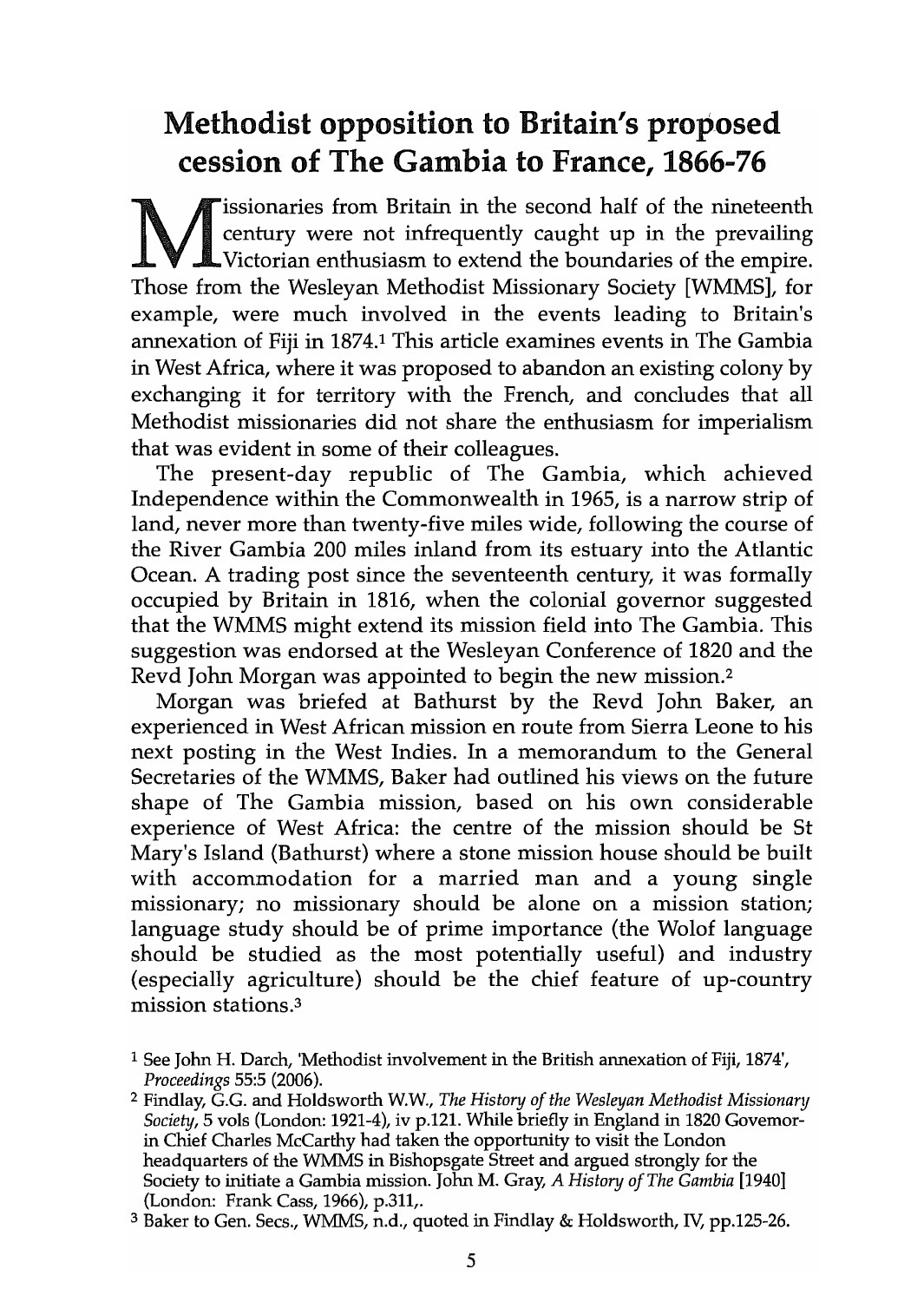Education was, in Martha Frederiks' view, 'the Methodists' most important contribution to Gambian Society'. In fact, much of the mission's work was in the educational sphere, with the clear encouragement of the colonial government. $4$  One twentieth-century authority, H.A. Gailey, even accused the government of abdicating any responsibility for education by simply relying on what the mission could piovide.5 This, presumably, is an example of what David Hilliard meant, in a rather different context, by the imperial utility of Christian missions'.6

On the spiritual level the mission was initially successful in gathering a congregation but thereafter had no spectacular success. In 1836 it registered a membership of 535. Between that date and 1860, when 812 members were recorded, its membership showed an apparent increase of 50%. But this is somewhat misleading being almost certainly accounted for by the beginning of a new mission station by Robert MacBrair at McCarthy's Island in 1836. Indeed, of the 812 members recorded in 1860, 600 were residents of the capital.7 In the 1870s, the period of particular interest for this study, the membership of the mission remained virtually static. Indeed the marginal increases and decreases indicate a slight underlying decline.8 Nevertheless the Methodists established themselves as the prime European mission in The Gambia.9

For individual missionaries, The Gambia was a hard and unhealthy posting. More than one missionary succumbed to the climate shortly after arriving in the territory,<sup>10</sup> and the WMMS archives contain numerous 'sick notes' for missionaries suffering from tropical diseases who needed leave from The Gambia in order to recover their health.<sup>11</sup> It

4 Martha T. Frederiks, *We have Toiled all Night: Christianity in The Gambia, 1456-2000*  (Zoetermeer: Uitgeverij Boekencentrum, 2003), p.200. Col. Ord reported in 1865 that 'an allowance of £100 per annum is made to the Wesleyan mission and the same to the Roman Catholic, in aid of general education ...'. See pp 1865 XXVII [170]. By 1870 this had increased to £128.16s. See Revd H.J. Quilter to Acting Gen. Sec. Perks, 13 May 1870. WMMS *Archives,* West Africa Correspondence, Box 295.

- 6 David Hilliard, *God's Gentlemen: a history of the Melanesian Mission,* 1849-1942 (St
- Lucia, Queensland: Queensland University Press, 1978), p.134.
- 7 See the *WMMS Annual Reports* for these years.
- 8 *Ibid.* 1870- 705; 1872 -.744; 1873- 704; 1874- 639; 1875- 694; 1876- 695; 1877- numbers not given; 1878 - 675.
- 9 See Findlay & Holdsworth, IV pp.118-146.

*ID* Tregaskis to Perks, 20 December 1874. *WMMS Archives,* Gambia Correspondence-West Africa Box 295. Sir Arthur Kennedy , Governor of the West African Settlements, referred to the four months' rainy season as the 'funeral season'. Kennedy to Kimberley, 20 July 1870. CO 87/97.

<sup>5</sup> H.A. Gailey, *History of The Gambia* (London, Routledge & Kegan Paul,1964), p.69.

<sup>&</sup>lt;sup>11</sup> See, for example, Thomas Spilsby to?, 28 December 1872; Thomas Spilsby to?, 19 September 1873; certificate by Assistant Colonial Surgeon, 16 June 1874. *WMMS Archives,* Gambia Correspondence West Africa Box 295. See also Findlay & Holdsworth, IV; p.139.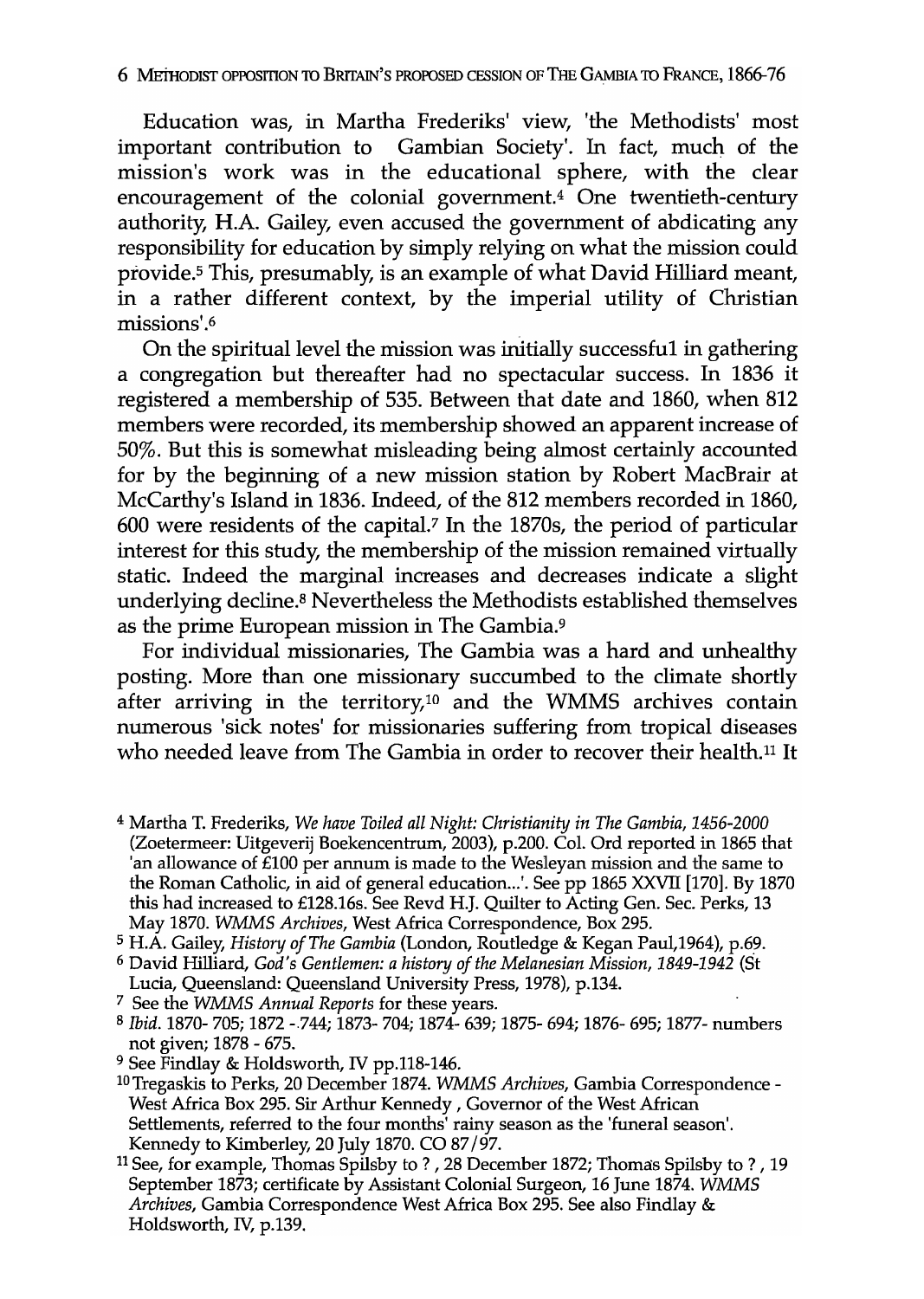was thus not surprising that alongside a native population estimated in 1870 at 8,000 there were no more than forty or fifty Europeans in the whole of the colony.<sup>12</sup>

The Gambia was the smallest of Britain's four West African territories. To Europeans it was an unhealthy place to live and work and it was a financial drain on the Exchequer. When the French suggested an exchange of territories in order to consolidate colonial frontiers the Colonial Office saw much merit in the scheme.

The response of the Wesleyan missionaries to the proposals did not initially show more than a passing interest: they were more concerned with preserving the rights and privileges which had accrued to the mission as the majority Christian community than with campaigning against the exchange proposals. When the news of the negotiations first came to their attention, Henry Quilter, senior missionary in The Gambia, merely expressed his concern about its implications for the educational grant the mission received and Benjamin Tregaskis, chairman of the District, wrote from Freetown of the need to preserve missionary privileges. 13

The following January, when Tregaskis presided over the Synod of the Gambian mission, the minutes recorded somewhat pompously that 'the ministers in charge of the Wesleyan mission on The Gambia feel a very solemn responsibility resting upon them regarding the proposed transfer of the settlement to the French government'.14 It stated that as neither the Roman Catholic priests nor the Anglican colonial chaplain could be expected to oppose the exchange, the responsibility to do so rested with the Methodists. The minute continued: 'The Annual Meeting therefore respectfully but earnestly requests the Wesleyan Missionary Committee to use its influence in aid of those measures which have been taken, so laboriously, and at much sacrifice of time and money, in remonstrances to the Colonial Office and in recent Parliamentary movements'.

J.D. Hargreaves suggested that the merchant Thomas Brown may have been behind this request to the WMMS in London. From the WMMS Gambia correspondence file it is clear that Brown was in touch with the missionaries.<sup>15</sup> In fact it would have been surprising if this was not the case as there were only about fifty Europeans in the entire territory. Indeed, the exchange proposals must have been a constant topic of

<sup>12</sup> Population estimate by Administrator Bravo. Bravo to Granville, 13 May 1870. CO 87/96.

<sup>13</sup> Quilter to Perks, 13 May 1870 *WMMS Archives.* Gambia Correspondence; West Africa Box 295. Tregaskis to WMMS, 11 May 1870, quoted in J.D. Hargreaves, *Prelude to the Partition of West Africa* (London: Macmillan, 1963), p.160.

<sup>14</sup> Gambia Synod Minutes, January 1871. WMMS *Archives.* Gambia Correspondence; West Africa Box 297.

<sup>15</sup>See, for example, Brown to Tregaskis, 19 May 1873. *WMMS Archives.* Gambia Correspondence; West Africa Box 297.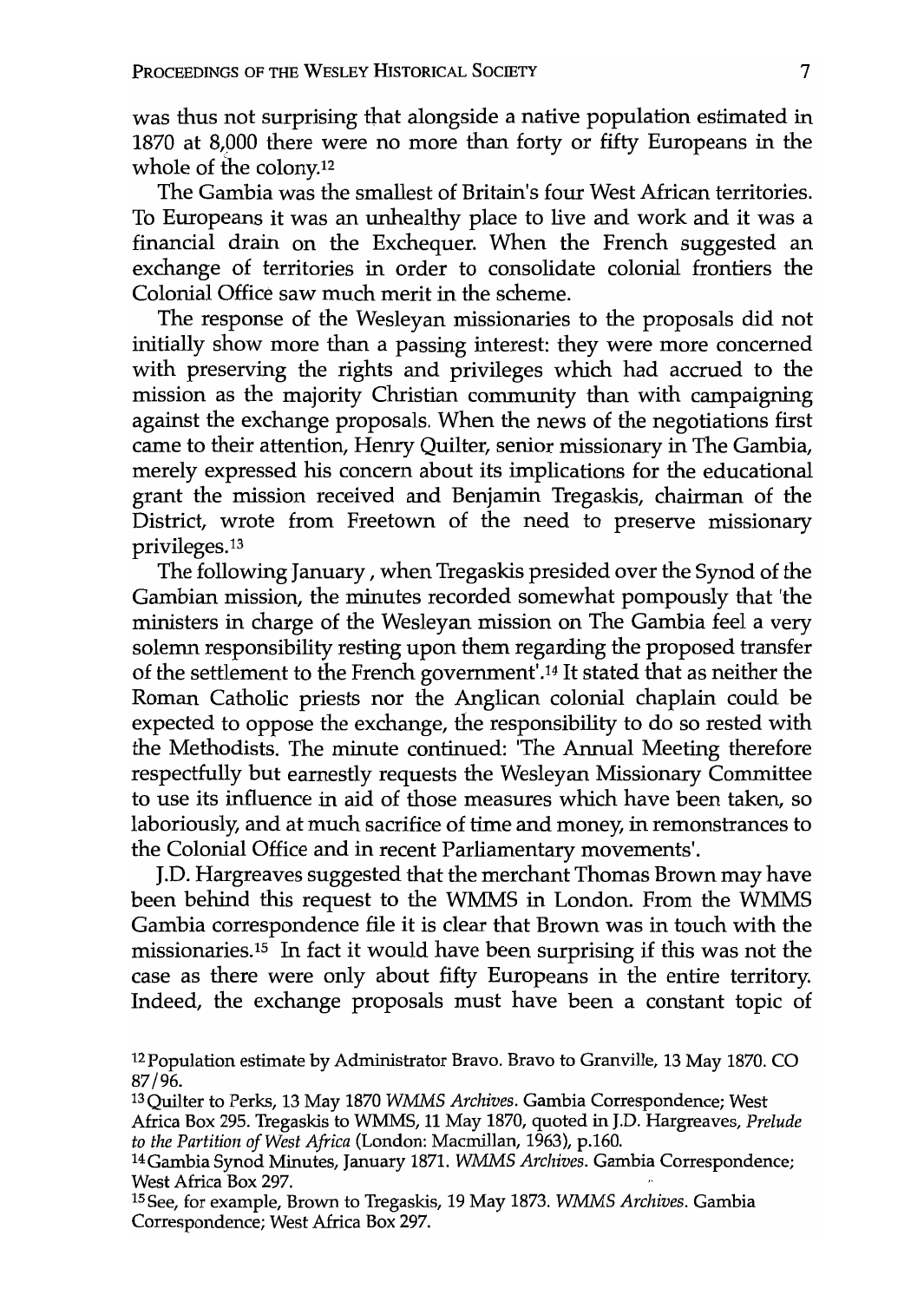conversation among the white residents of this otherwise sleepy imperial backwater: Of course Brown must have discussed the exchange with the missionaries and in such conversations it is highly unlikely that he would not have tried to win them round to his point of view. The amount of influence, if any, which he was able to exert on the missionaries, remains unknown. The missionary committee in London was not, however, greatly moved by this request, nor by a subsequent appeal by Tregaskis,16 but merely contented itself with a brief note in the 1871 Annual Report to the effect that:

This settlement has been much agitated during the year by the report of a proposed cession of its Government and territory to France - a measure which has excited the alarm and indignation of all classes and which is specially deprecated by our missionaries.<sup>17</sup>

In fact there is no evidence at any point in the controversy over The Gambia exchange proposals that the Wesleyan Methodist Missionary Society in London took any active steps to oppose the transfer. Any opposition that emerged came from individual missionaries in The Gambia or from individual influential Methodists at home.

If, despite their initial disquiet, the missionaries were less than fanatical in their opposition to the exchange proposals and largely contented themselves with the writing of letters and minutes rather than any more vigorous action, this certainly could not be said of the British merchant community in The Gambia where Thomas Brown led a robust opposition.

In a debate in the House of Commons on the British West African Settlements on 9 June 1871, William M'Arthur, in a wide-ranging speech, took the opportunity of stressing 'the importance of relieving the minds of British subjects at The Gambia from the apprehension of their transference to a foreign power' .18 M'Arthur was a highly influential lay Methodist, and through his membership of the church and his contacts with James Calvert and others played a leading part in the campaign to annex Fiji.19 Indeed, his evangelical and humanitarian interests and contacts were far wider than just the missionary movement. In order to dampen the agitation, the Under-Secretary at the Colonial Office, Edward Knatchbull-Hugessen, replying to M'Arthur, reminded the House that

*<sup>16</sup> Ibid.* Tregaskis to Gen.Secs., WMMS, 3 February 1871.

<sup>17</sup>WMMS *Annual Report* 1871, pp.82-83.

*<sup>18</sup> Hansard,* Third Series, CCVI, cols 1806-1813. See also M'Cullagh, p.137.

<sup>19</sup> M'Arthur, Liberal MP for Lambeth was later Lord Mayor of London and Treasurer of the WMMS. See Thomas M'Cullagh, *Sir William M'Arthur, KCMG, a Biography*  (London: Hodder & Stoughton, 1891).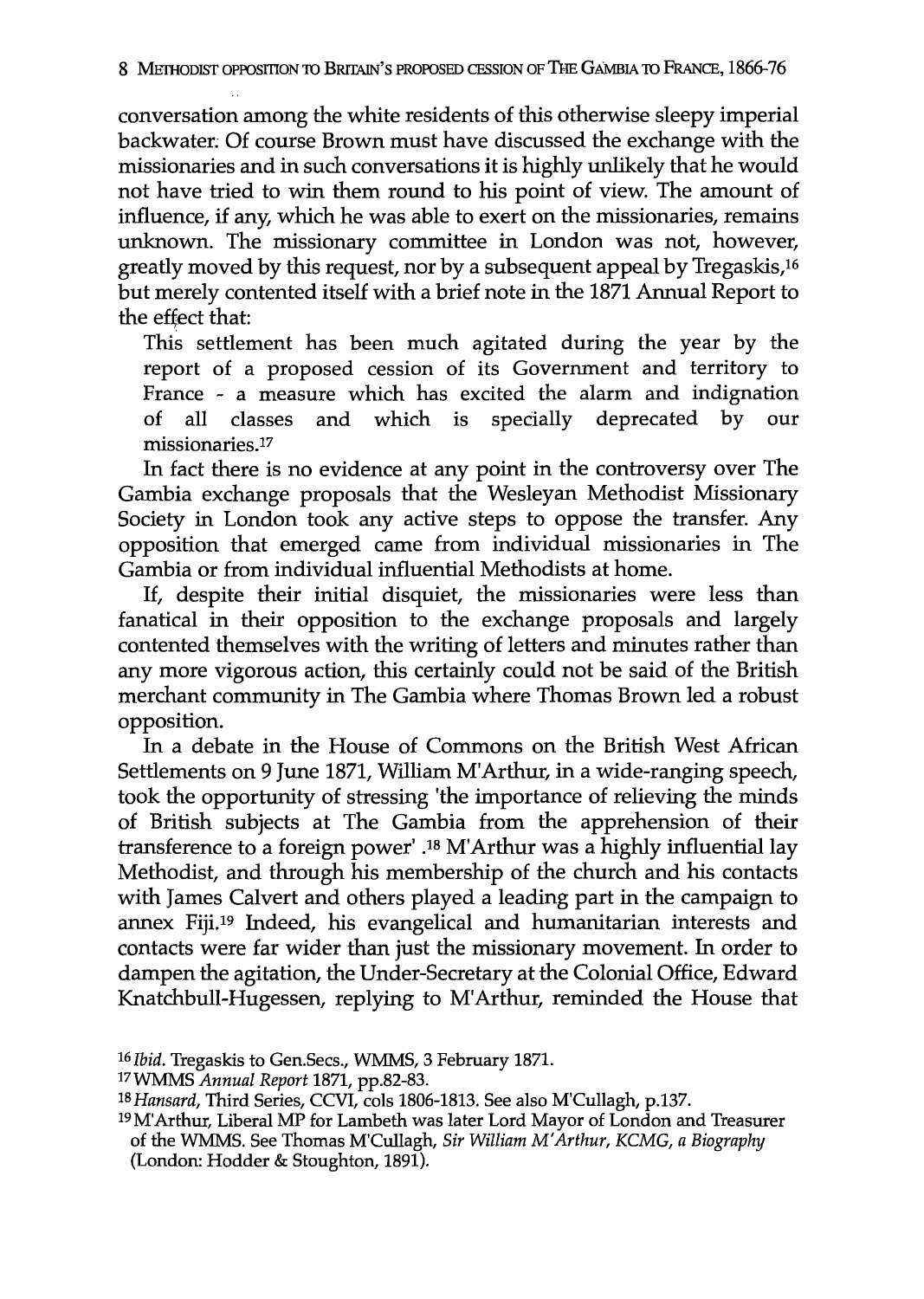the outbreak of the Franco-Prussian War had put an end to discussions with France and 'it was not the intention of the Government to propose any renewal of the negotiations'.20

When, two months later, the French proposed a resumption of negotiations, Colonial Secretary Lord Kimberley rejected this,21 and The Gambia exchange project remained a dead letter during his tenure of the Colonial Office. Susan Willmington, the historian of the Aborigines Protection Society, recognised the 'cumulative effect' of opposition to the exchange on Kimberley, and conceded that that Society's 'voice was only one among many which opposed the cession of The Gambia...'.<sup>22</sup> The voice of the missionaries cannot be said to have been particularly loud either; this first attempt to exchange The Gambia was foiled largely by commercial interests.

The opposition to the second exchange proposal four years later was somewhat different to that which foiled the first. Whereas those who had protested against the first exchange had the appearance of a group of individuals largely persuaded and briefed by Thomas Brown, the second exchange proposal experienced much more organised opposition. The probable reason for this was the recent success of the campaign for the annexation of Fiji. A network of humanitarians, evangelicals, missionaries and empire enthusiasts had been established. With little additional effort this support was tapped and mobilised for the retention of The Gambia, the parliamentary delay, from July 1875 to February 1876, giving the opposition ample time to prepare and present their campaign.

Did the Wesleyan missionaries figure any more largely in the opposition to the second exchange proposals than they had in the first? Though better organised and with more influential support, opponents of the exchange once again had only marginal support from The Gambia missionaries. Since 1871 there had been a complete change in the ranks of the Wesleyan mission in The Gambia. Tregaskis had left West Africa in 1875 to be replaced as District Chairman by the Revd Charles Knight, who, being new to his post when the second exchange proposal became public knowledge, stayed put in Sierra Leone and gave no indication of any opposition to (or, indeed, support for) the exchange. George Adcock was the senior missionary at Bathurst. He was joined by James Fieldhouse from Sierra Leone after the death of the unfortunate J.W. Bell who survived only two months in The Gambia's unhealthy climate at a

*<sup>20</sup> Hansard,* Third Series, CCVI, cols 1814ff. He nevertheless reserved the right to abandon McCarthy's Island in line with the 1865 report.

<sup>21</sup> Min. by Kimberley on FO to CO, 14 August 1871, and Kimberley to Quin, 15 September 1871. CO 87/101.

<sup>22</sup> Susan M.K. Willmington, The activities of the Aborigines Protection Society as a pressure group on the formulation of colonial policy, 1868-80', unpublished PhD thesis (Wales: Lampeter, 1973), p.153.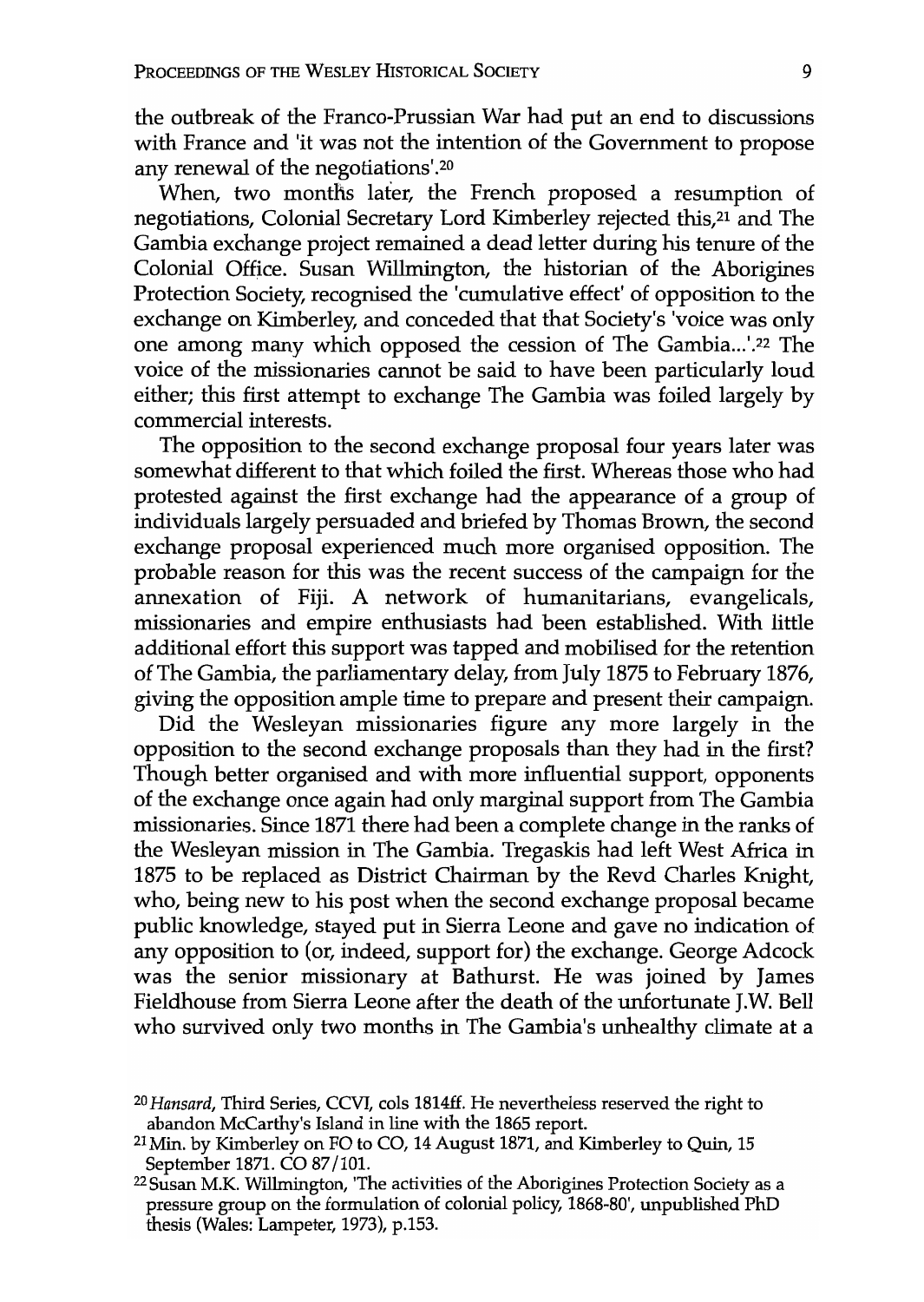time of much fever and sickness in the colony.23 During 1875 John Babcock joined them in Bathurst to increase the mission staff in The Gambia and on 29 June 1875 the three missionaries wrote to the WMMS general secretaries in London urging official opposition to the exchange proposals, a plan which would be 'destructive to the commercial, civil and religious privileges of its inhabitants' .24 Indeed, George Adcock went further and was one of only two Europeans who signed a petition against the exchange.25 However, Hargreaves described Adcock as 'unstable'26 and, more telling than the presence of his signature - clearly more of a gesture than a policy - is the absence of those of his colleagues. Were they all really serious about the matter, or were they reacting as they felt it was proper for missionaries to do under the circumstances or, indeed, merely responding to the persuasive lobbying of Thomas Brown?

Except for one possible factor - the presence of W.B. Boyce, on the emergent 'Gambia Committee' - there is no evidence that the WMMS headquarters in London responded any more favourably to the letter from Babcock, Adcock and Fieldhouse in 1875 than they had done to Tregaskis's request in 1871. Yet only the previous year the WMMS had been prepared to expend considerable energy and influence in order to persuade the government to annex the Fiji islands. Despite the absence of any documentary evidence on this lack of interest in The Gambia exchange, the reason for the disparity is not hard to fathom. Fiji was a territory where Methodism had taken root in a remarkable way and which had considerable commercial prospects. The same could not be said for The Gambia. Though a British possession for many years and though Methodism was the majority faith there, The Gambia was never going to be more than a political and commercial backwater, and the work of the missionaries, though tireless and faithful in their efforts, was never likely to have the same effect as it had in Fiji. The missionaries in The Gambia might feel strongly about the matter, but they found it impossible to persuade their headquarters in London to oppose the exchange in anything more than a perfunctory fashion.

The opposition to The Gambia exchange crystallized in the long parliamentary recess of 1875-76 and emerged in January 1876 as the 'Gambia Committee'.<sup>27</sup> A prima facie examination of the committee's

<sup>23</sup> Tregaskis to Perks, 20 December 1874. *WMMS Archives,* West Africa - Gambia Correspondence, Box 295. See also WMMS *Annual Report* for 1875, p.123.

<sup>&</sup>lt;sup>24</sup> Ibid for 1876, p.113. Babcock, Adcock and Fieldhouse to WMMS, 29 June 1875. *WMMS Archives,* West Africa - Gambia Correspondence, Box 295.

<sup>25</sup> Petition from Joshua Richards and 151 others, 7 October 1875, enc. in Officer Administering the Govemment to Carnarvon, 23 November 1875. pp 1877, LX  $[C.1827]$ .

<sup>26</sup> Hargreaves, *Prelude,* p.183.

<sup>27</sup>For The Gambia Committee see Eldridge, *England's Mission,* pp.161-62; Willmington, pp.159-164.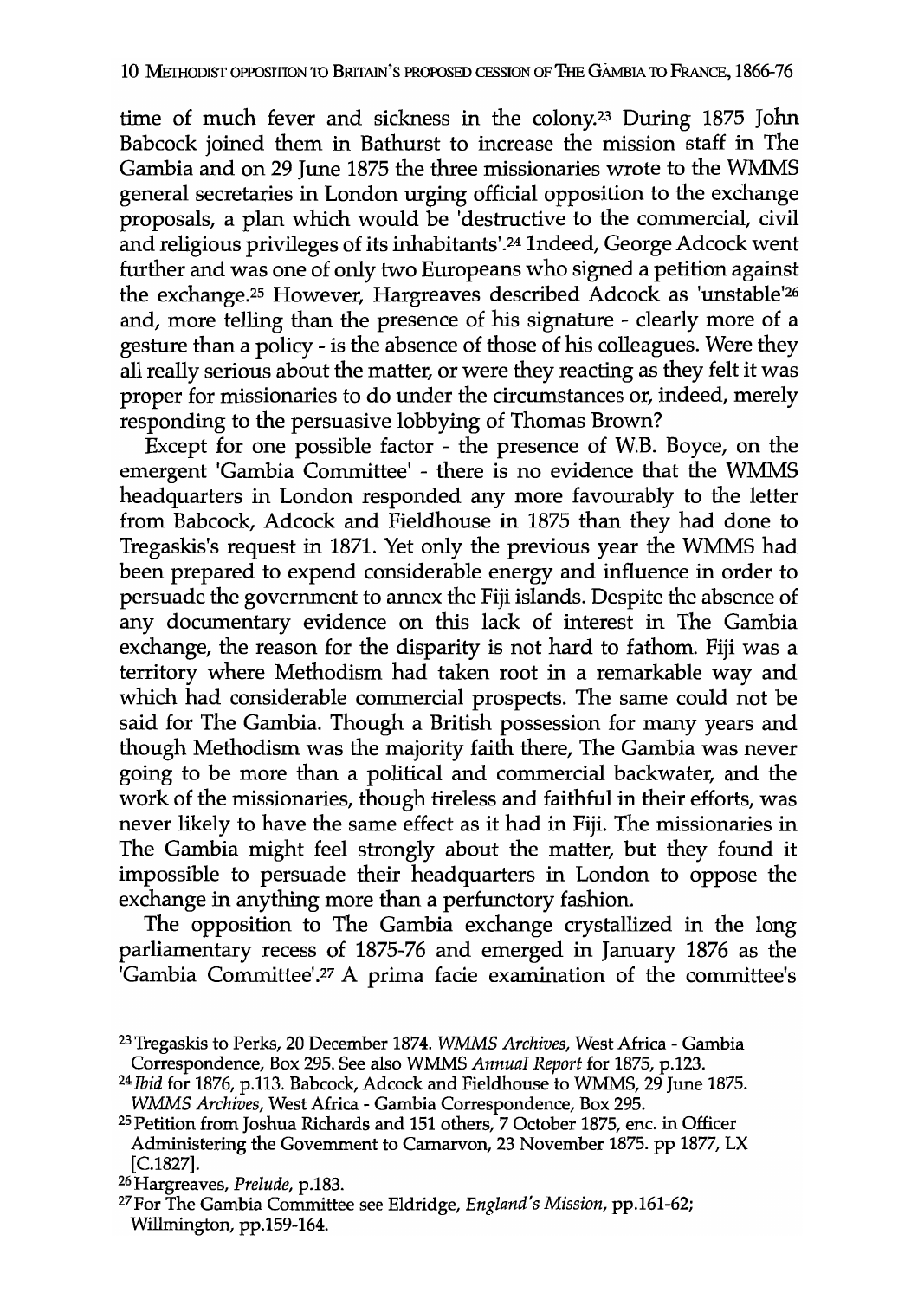members would indicate that the missionary movement was well represented since it included William and Alexander M'Arthur, Admiral James Erskine, also a Methodist, W.B. Boyce, shortly to retire as one of the WMMS's general secretaries, and Robert Moffat of the LMS. It would be misleading to put too much weight upon numbers, however. Boyce and Moffat clearly represented the WMMS and LMS respectively, but this was in all probability a token representation. Certainly Boyce and Moffat took part in the deputation to Lord Carnarvon on 1 February 1876 and Boyce and his fellow WMMS general secretary , Dr Morley Punshon, received an unctuous letter of thanks from Thomas Brown and thirty three others in The Gambia.28 Boyce's commitment to opposing the exchange has to be held in question, however, in view of comments made six years earlier. Writing to Dr James Rigg of the WMMS Committee, who had received a communication concerning West Africa from the Foreign Office, Boyce had replied:

> I fear the French are on the whole better administrators than we are for colonies like ours in West Africa; [despite their] arbitrary acts ... , the community gains the benefit of having only one master and matters are quickly settled ..... good national government in which the rulers 'bear not the sword in vain' but are 'a terror to evil doers' (Rom.13) is equally an ordinance of God - and in this I think we fail in West Africa.29

The Committee's well coordinated efforts- in the press, lobbying the Colonial Office and in Parliament quickly won the initiative and forced the government on to the back foot. It increasingly found that it was losing the argument and that support was ebbing away. Although he continued to support The Conservative Colonial Secretary, Lord Carnarvon was worn down by the controversy and came to find himself as virtually the only supporter of the project. He accepted defeat gracefully and on 20 March 1876 he rose in the Lords to throw in the towel.

Whether the second exchange project of 1875-76 was as viable as the first is open to dispute. Nevertheless any credit for successfully opposing the project lies with Thomas Brown, EW. Chesson and William M'Arthur. Brown brought The Gambia's plight to public attention in Britain, Chesson created an organised network of opposition and M'Arthur led the parliamentary challenge. These three played the leading roles in the

28 Thomas Brown *et al.* to Boyce and Punshon, 24 February 1876. *WMMS Archives,*  West Africa - Gambia Correspondence, Box 295. Hargreaves describes this document as a 'sanctimonious round robin'. Hargreaves, *Prelude,* p.183. Hargreaves has confused Dr Punshon with his predecessor, Dr Bunting. <sup>29</sup> W.B. Boyce to Dr J.H. Rigg,  $1\overline{7}$  September 1869. CO  $8\overline{7}$ /98B.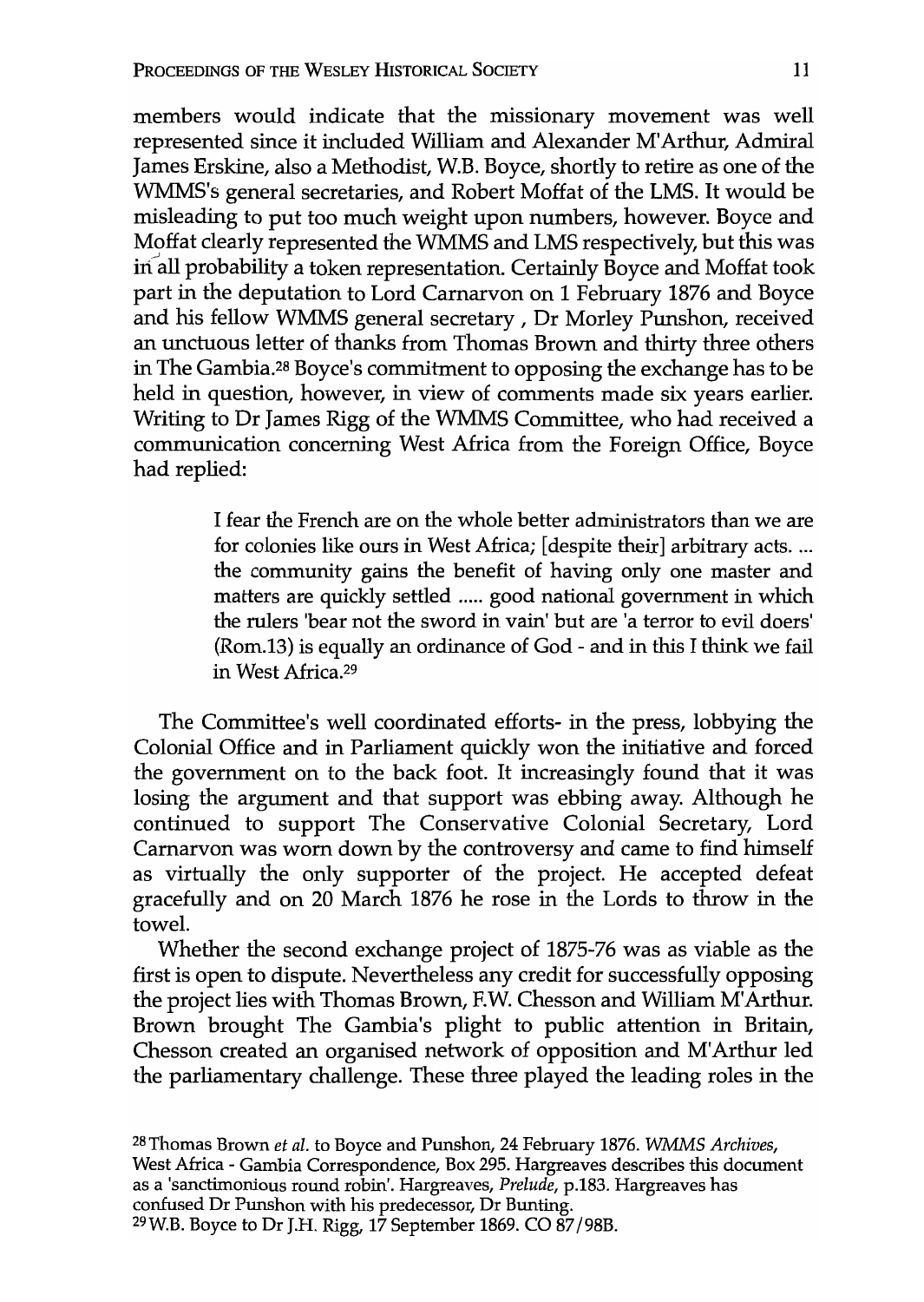drama of the defeat of The Gambia exchange - the Methodist missionaries merely formed part of the chorus. Steven Maughan's perceptive phrase, 'marginal actors in empire' (regarding the treatment of missionaries by the dominant forms of imperial history), accurately sums up the role of the Methodist missionaries in The Gambia affair.<sup>30</sup>

What emerges from this case study as far as missionary involvement in imperialism is concerned adds to the view that there were enormous variations in missionary attitudes to the empire. Even the WMMS, often regarded as having a very positive attitude towards imperial expansion, notably in successfully lobbying for the annexation of Fiji, seem to have had little enthusiasm for maintaining British control of The Gambia.

### JOHN H. DARCH

(The Revd Dr John H Darch is Director of Ordinands and Initial Ministerial Education for the Anglican Diocese of Blackbum)

30 Steven Maughan, 'Imperial Christianity? Bishop Montgomery and the Foreign Missions of the Church of England', in Andrew Porter (ed.), *The Imperial Horizons of British Protestant Missions, 1880-1914* (Grand Rapids & Cambridge: Eerdmans, 2003) p.34.

*Benjamin Rushton. Handloom Weaver and Chartist* by John A. Hargreaves. [Friends of Lister Lane Cemetery, Halifax. 40pp2006.1SBN 0955 421 OOX] £4.50.

Benjamin Rushton was a handloom weaver and a radical agitator who was the mainstay of Halifax Chartism from its beginning in 1838 until his death in 1853. He campaigned for Factory Reform and vigorously opposed the New Poor Law workhouses. In his early years he was a class leader and local preacher in the Methodist New Connexion, but by the 1820s he had become a preacher among the more radical Gospel Pilgrims and subsequently became active in Chartist Sunday Schools and abandoned institutional Christianity. He is an example of how the early working class movements were shaped by Methodism.

John Hargreaves has given us a careful account of Rushton's life and significance and rescued him from an undeserved obscurity. The many illustrations add to the value of this fine study.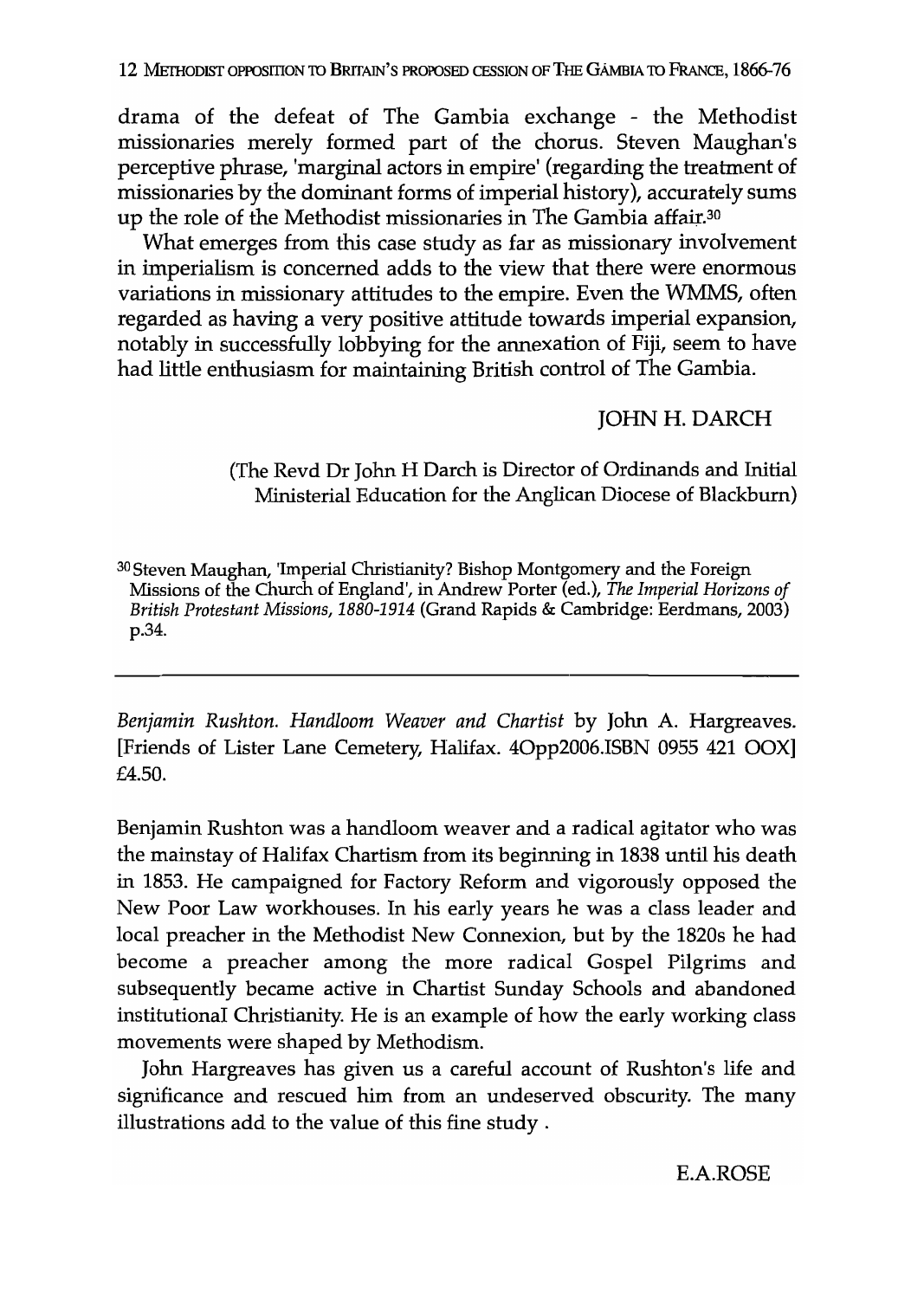# Some Further thoughts on the Irish Wesleys and the Wellesley Connection

**M**uch has been written over many years on a possible link between the Irish Wesleys and their English namesakes in the family tree of John and Charles, particularly in its bearing upon the supposed offer of an Irish heirdom to young Charles while he was still a schoolboy at Westminster. The evidence for this proposal is admittedly scant and inconclusive, and probably the best assessment that can be made at present is that while it is unproven, there is no reason why it could not have happened. Dr. Henry Rack's detailed review of the case published recently in the *Proceedings* broadly reaches that same conclusion.!

The parallel question of the relationship between the two Wesley families also remains unresolved despite the very much greater amount of evidence for it which does exist. There seems, in fact, to have been a concerted determination to dismiss it as a fabrication. Even Dr.Rack, having given us the best evidence yet for it in the form of Sally Wesley's letters to Adam Clarke, still believed that it 'now seems to be exploded.' This is broadly in line with the opinion of Elizabeth Pakenham, Countess of Longford, in whose biography of her kinsman the Duke of Wellington, the idea is said to have been 'demolished.'2 The noble lady's disclaimer, however, is so forceful as to arouse some suspicion as to its soundness and the possibility of its being driven by prejudice. For this reason, if no other, it will bear looking at rather more closely.

The crux of the matter would seem to lie with Bartholomew Westley (1596 - 1671) who before his ejection from the Church of England for nonconformity in 1662 was rector of Charmouth with Catherston in Dorset. His mother is stated to have been Elizabeth de Wellesley of Dangan Castle, County Meath, Ireland, the wife of Sir Herbert Westley of Westleigh in Devon, Bartholomew's father. Bartholomew married (in 1619, according to Stevenson)3 Ann Colley, daughter of Henry Colley of Castle Carbery , Co.Kildare, these becoming the parents of John Westley of Winterboume Whitchurch, the father of Revd. Samuel Wesley - the 't ' now being dropped - of Epworth. Richard Green succinctly observed that in Bartholomew, "these two branches of the family were united, his father representing the original stock, and his mother the Wellesley branch of that stock, of which she was descendant."4 It actually goes further, for it brings in the Colley family, to which belonged the future Duke of Wellington, whose grandfather Richard Colley was the adoptee chosen

<sup>1</sup> Proceedings, Vo1.53, pp 117 - 126.

<sup>2</sup> Elizabeth Pakenham, *Wellington, the Years of the Sword,* (1972) p 7, footnote 3.

<sup>3</sup> G.J.5tevenson, *Memorials of the Wesley Family,* London, (1876), p xxi.

<sup>4</sup> Richard Green, *John Wesley, Evangelist,* London, (1905) p 12.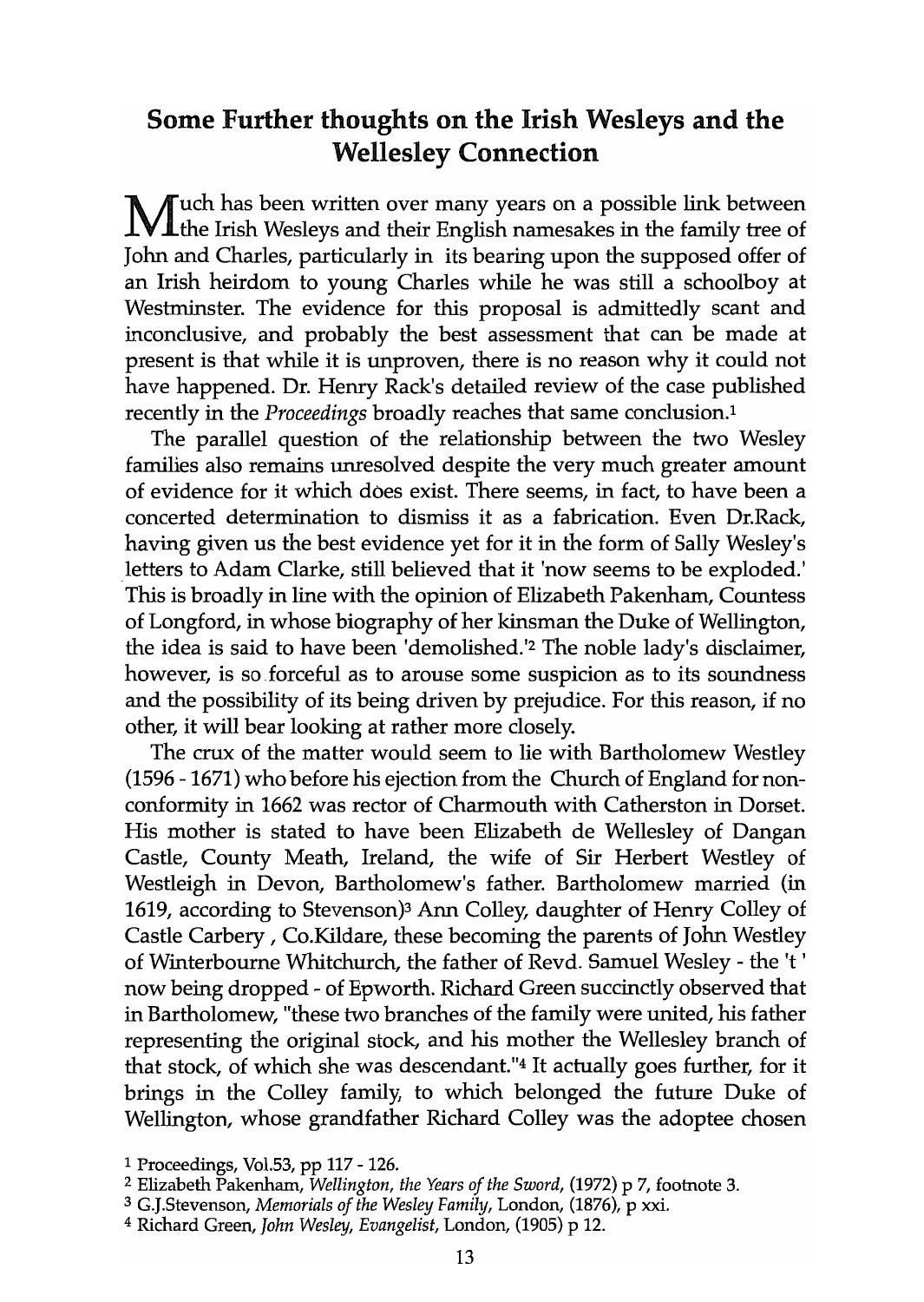by Garret Wesley after Charles Wesley's refusal of the offer, thus pointing to the disputed family link between the victor of Waterloo and the founder of Methodism.

It is these Wellesley /Wesley and Wellesley / Colley inter-marriages that Lady Longford dismissed so scornfully, blaming them on G.l. Stevenson's *Memorials of the Wesley family.* "Each part", she claimed, "of this allegedly *double* relationship (itself suspicious and a sign that the Victorians were over-egging the pudding ) was a figment of Victorian imagination" and in her view,"no relationship has been established between the Methodist Wesleys and the Duke of wellington"<sup>5</sup> despite a contrary statement in the (then) *Dictionary of National Biography.* She cited some Methodist researchers' findings in support of her view.

Blaming Stevenson, however, is not entirely just since he himself explained in the Preface to the book that the family papers he had relied upon in that connection were based on genealogical reseaches carried out by the 2nd. Earl of Mornington, the Duke's father, who died in 178l. Whatever may be the weaknesses of Stevenson's work, which are generally acknowledged to be many, it is surely reasonable to assume that in the area of Irish Wesley /Wellesley family history in particular, the Earl's researches would carry authority and would not have been liable to 'over-egging' since, during his lifetime, Arthur Wellesley was but an unknown youth and the motivation for tampering with the evidence would not have existed.

There is, in any case, no reason to impute such intention to Stevenson. Any attempt to link John Wesley with the Wellesleys and the Iron Duke in particular for the sake of any supposed kudos to be gained for Methodism would have been quite unnecessary by 1876, by which time Methodism was strong enough not to need it and Wellington had long since passed off the political scene. He had been in any case out of favour with Whig political sentiment, which nineteenth century Non-conformity then largely represented.

The question has to be asked: if Bartholomew Westley's mother and wife were not Elizabeth de Wellesley and Ann Colley respectively, then who were they? No evidence to disprove their identity or point to alternative candidates has ever been brought forward, leading inevitably to the suspicion that none exists. If that is the case, then it is demonstrable that the great-grandmother of John and Charles Wesley and the grandfather of the Iron Duke were both Colleys from Castle Carbery in Co.Kildare.

The ancestral home of the Wesleys and Wellesleys has always been identified as the little hamlet of Wellesley ('Welswe' in the Domesday Book) about a mile south of Wells, Somerset, off the Glastonbury road.

S Pakenham, op. cit . , p 7n.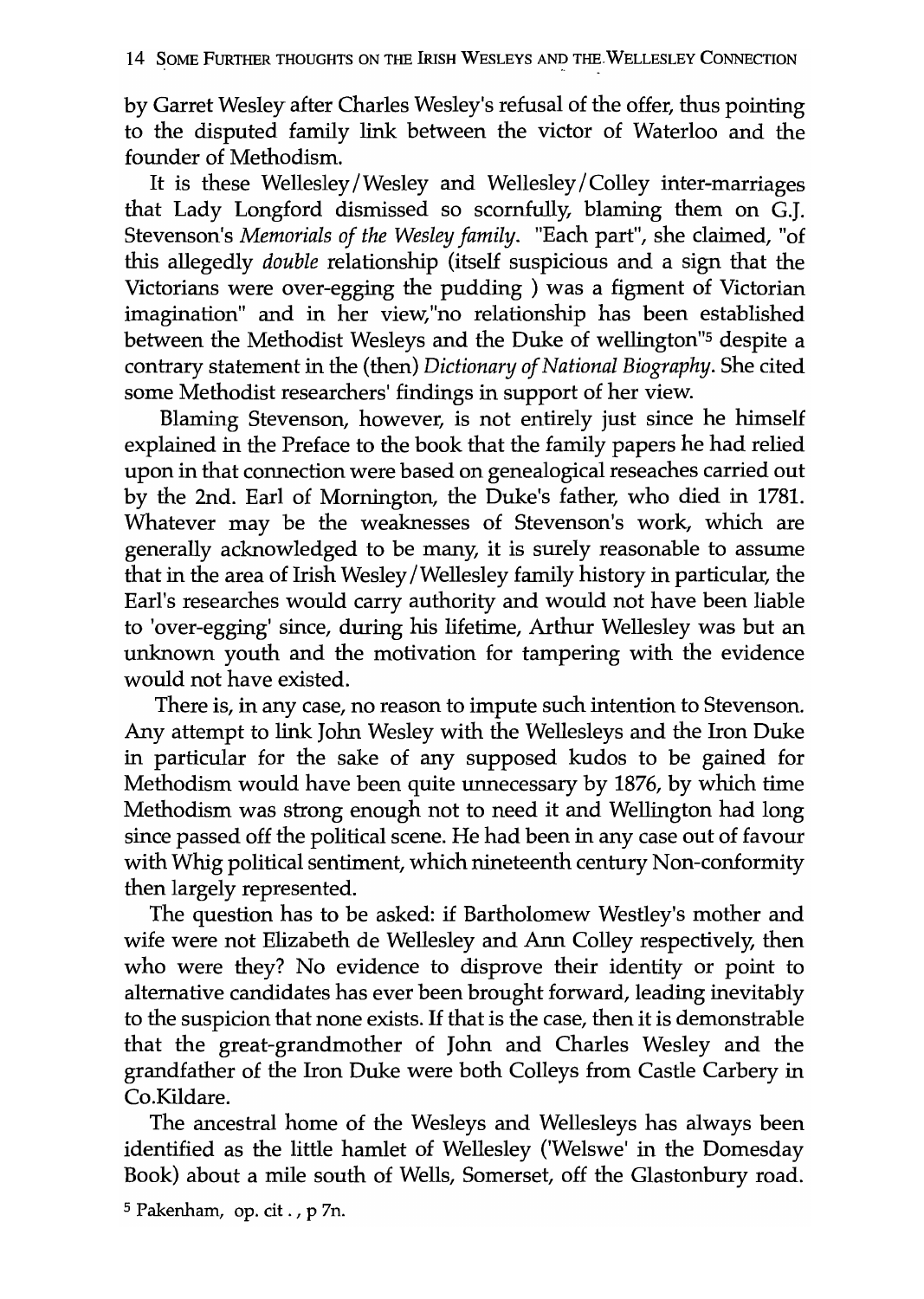Westleys abounded in the vicinity of Wells and there are memorials to members of the Westley family in the cloisters of Wells Cathedral. Local burial records contain the names of nine Westleys buried in the cathedral between 1671 and 1791, and another five in St. Cuthbert's church in the city between 1610 and 1719. A medieval charter dating from around 1180 relating to the Wellesley demesne exists in the cathedral archives, which is mentioned by Lady Longford.

Significantly for this discussion, Stevenson also alluded to it in the preface that he wrote to *Memorials of Elizabeth Ann Wesley, The Soldiers' Friend* by her father, the Rev. Samuel Wesley, published in 1887. In this he indicated that the document had been 'recently' discovered and had 'come to light since the publication in 1876 of his *Memorials of the Wesley Family.'* <sup>6</sup> The last occupant of the estate is said to have been one George Arthur Wesley. What remained of it was sold in 1785 and the old mansion later demolished.

The Marquess of Wellesley (1760 - 1842), the celebrated Governor General of India and the Duke of Wellington's elder brother, had among other titles 'Baron Wellesley of Wellesley, Somersetshire.' Given the common origin of both families in the Wellesley settlement referred to above, consanguinity would seem to follow naturally, so that the need to demonstrate it by inter-marriage, as also the attempt to disprove it, really becomes superfluous.

While it may be only coincidence and is not in any way evidential, it may be worth mentioning as a point of interest that the Wellington Monument erected at the western end of the Blackdown Hills near the Somerset town of Wellington almost overlooks the little village of Westleigh, just over the border in Devon, where old Sir Herbert Westley reputedly lived in Elizabethan times and where, presumably, his son Bartholomew was born. Lady Westley, as we have seen, was - unless proved otherwise - a Wellesley from Dangan Castle. Could it be that the Duke knew well enough where his English roots lay and took his title from the town of Wellington, with which he seems to have had no other connection, for that reason?

If the jury is still out on this question, perhaps they should note that at least three critics of the family link theory gave themselves away by pulling the rug from under their own arguments. The respected Methodist historian, J. S. Simon, for example, having stated categorically, 'The Duke of Wellington was not a Wesley', went on to say, 'he nevertheless had Wellesley blood in his veins, through the female line,' citing frequent inter-marriages between Wellesleys and Colleys as well as with other families.<sup>7</sup> Again, Thos. F. Lockyer, writing in the W.H.S.

<sup>6</sup> Samuel Wesley , *Memorials of Elizabeth Ann Wesley,* London, (1887), pp v , vi

<sup>7</sup> John S. Simon, *John Wesleyand the Religious Societies,* London, (1921), p 29.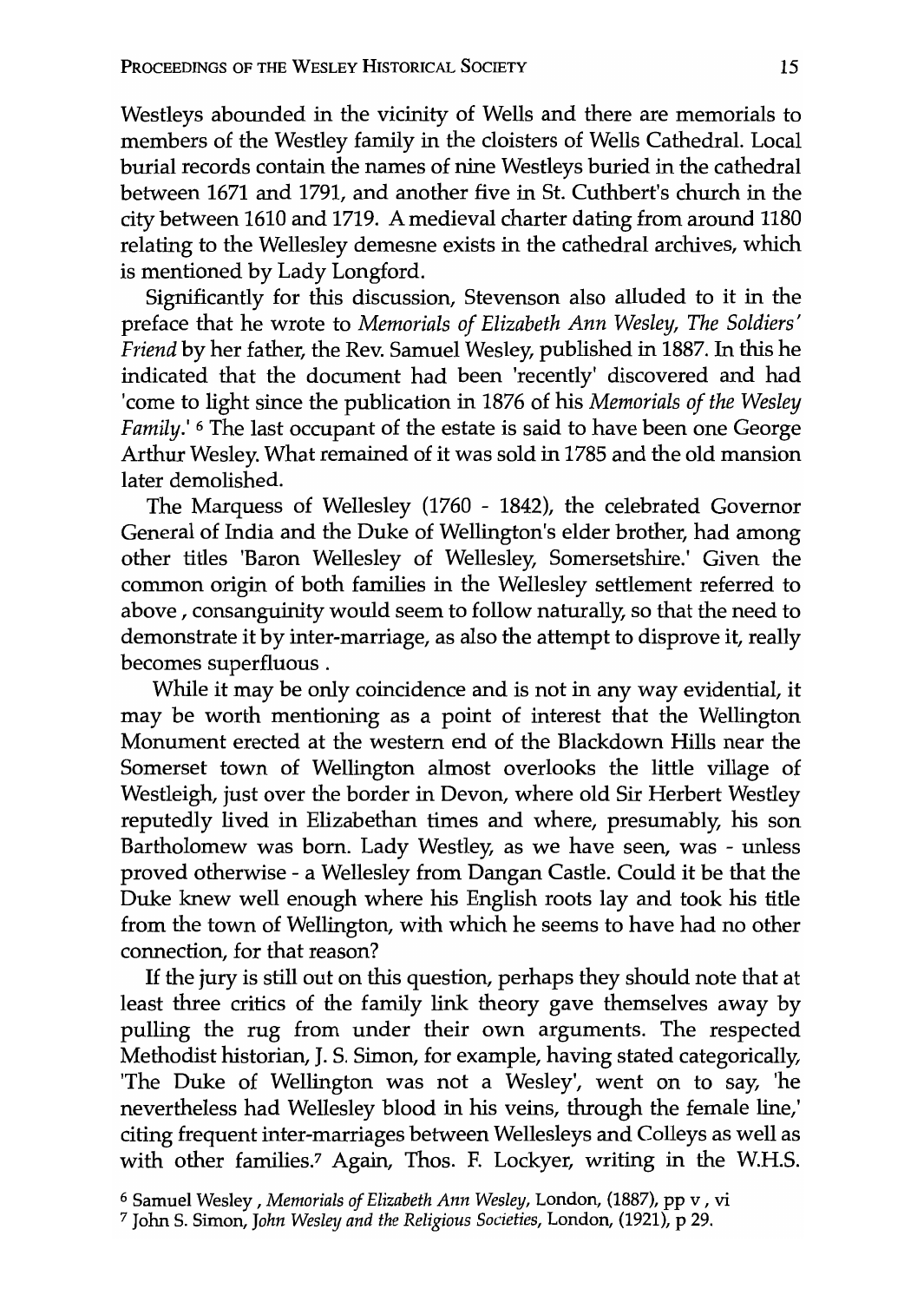*Proceedings* on the 'Genealogy of the Wesley Family', while concluding, 'This name has no possible connection with 'Wellesley' - the resemblance is only superficial,' yet points to 'the (presumably undoubted) relationship between John Wesley and the great duke.'<sup>8</sup> Perhaps most tellingly of all, however, Lady Longford herself, while so dismissive of the marriage links referred to by Stevenson, yet could assert, 'The Colleys in fact had Wellesley blood.'9 The jury has a lot to do, but it is the quality of the evidence that counts in the end.

> PETER W. GENTRY (The Rev Peter Gentry is a retired minister of the Church of the Nazarene)

8 W.H.S. *Proceedings,* i.pp.67 - 69. <sup>9</sup> Pakenham, ibid.

# BOOK REVIEWS

*Cornubia's Son: A Life of Mark Guy Pearse* by Derek R. Williams (Francis Boutle, London, 2008, pp.388,44 illus. £12.99. ISBN 978 1 90342735 4)

In the story of Wesleyan Methodism's Forward Movement and its Central Missions it is often forgotten that at the West London Mission, while the Welsh orator, Hugh Price Hughes, would engage with Politics in the afternoons and 'pursue the sinners' in the evening, the day began with the Cornishman Mark Guy Pearse ' edifying the saints' in the morning.

Mark Guy is perhaps best known to an older generation of Methodists familiar with his quaint tales of *Daniel Quorm* or *Simon Jasper* or *The Ship where Christ was Captain* or even *Bridgetstow.* These are but a few of his works, and there can be added many tracts and books of sermons and lectures; yet his true value to Methodism far exceeded his literary output. He was evangelist, popularist, advocate, traveller and pastor, and was considered to be important enough a liturgist to be included in the 1894 Conference Committee charged with revising the Covenant Service (and although Williams seems to have missed that, it is but a small part).

This new biography of Mark Guy reveals the extent of that value. It has been well researched in both the United Kingdom and overseas, where Mark Guy travelled in the cause of advocacy for the West London Mission. It also quarries well from the older biography by Mark Guy's daughter (Mrs. George Unwin), and John Telford (later Connexional Editor and President of the WHS). The story it presents though, is its own, readable and reasonably comprehensive - and if it comes with a little Cornish bias from time to time,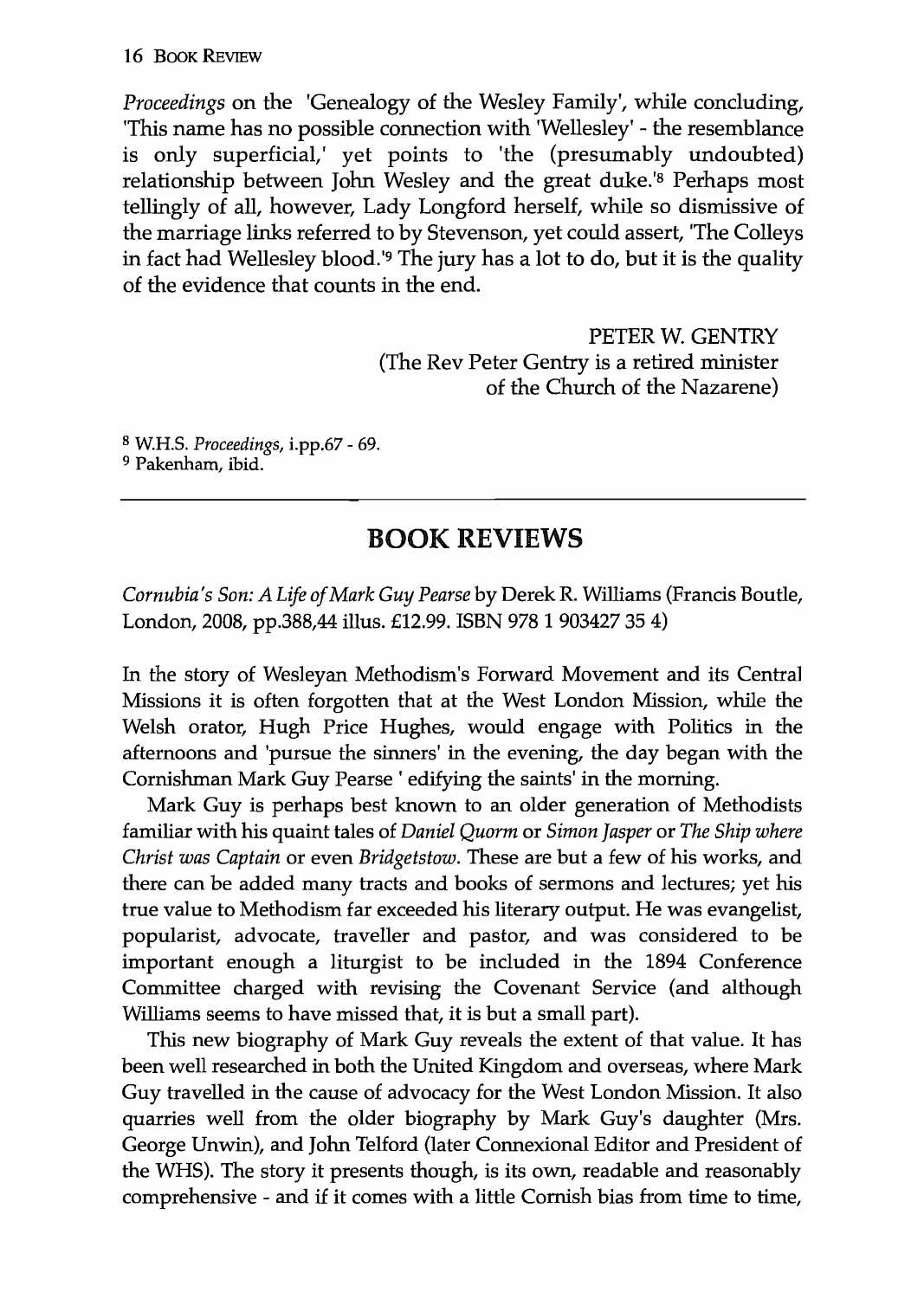then this reviewer will not object to that. This reviewer also looked for - and found - a little thing: reference to the delightful rapid sketches with which Mark Guy was prone to decorate the flyleaves of his books, and of which this reviewer has several examples in his collection. More usefully, he will acclaim that oft-neglected feature of a reference work - a good index.

The work is mostly narrative. The pattern flows first from family roots in Launceston, Cornwall and his birth at Camborne, through Mark Guy's British ministry - which perhaps had one flaw: the one year he served in Leeds was his only service anywhere north of Bedford. He probably came, like many Cornishmen, to know Bendigo and Ballarat better than Bradford and Barnoldswick. Chapters 11 to 15 take us on his overseas trips, to the USA and Canada, to Australia and New Zealand, to South Africa, India and also the Isle of Man. The description of his reception there perhaps reveals that his reception by the Diaspora Cornish elsewhere owed more to race and reputation than the Manx would allow.

The book lacks though, a fully comprehensive evaluation of Mark Guy Pearse. There is evaluation in the book, but much is dispersed though the volume, and sometimes seems to miss things; the final chapter this reviewer found not answering enough questions. One consequence is that a picture of Mark Guy as a man other than as a Methodist is hard to discern. Perhaps there was little other than the Methodist. That he was a rod-&-line fisherman - of some repute, it seems - gets mention, but occasional other snippets give just not enough.

There is also the unanswered question of the nature of his self-proclaimed Christian Socialism; this reviewer regrets the lack of any deep analysis. The case of a younger friend, Emmeline Pethick-Lawrence the suffragette, shows a man willing to exclude people from his association if their views - and political practice - conflicted with his own. His truly socialist contacts he withdrew from. To what extent were Mark Guy's views Socialism rather than some contemporary expressions of Liberalism? Yet he appears to have had no contact either with John Wilson, the Primitive Methodist from Co. Durham, President of the Durham Union of Mineworkers, elected a Lib-Lab MP the year before Mark Guy came to the West London Mission. We know from other sources that Mark Guy was friendly with the Hocking brothers - and possibly too with Salome - but those contacts aren't explored. He was, it seems, a Christian Socialist who came to the self-designation from Christ, as opposed to Rev.Samuel Keeble (mentioned only in passing) who came *via*  Marx. The point would have been worth exploring.

This reviewer also noted that although ecumenical contacts are mentioned, especially in Australia, Mark Guy's relationships with other Methodist branches are not explored, except in references to his writings. There, Simon Jasper was a Bible Christian, John Tregenoweth a Primitive Methodist; never is evidence for the source of his knowledge of the ways of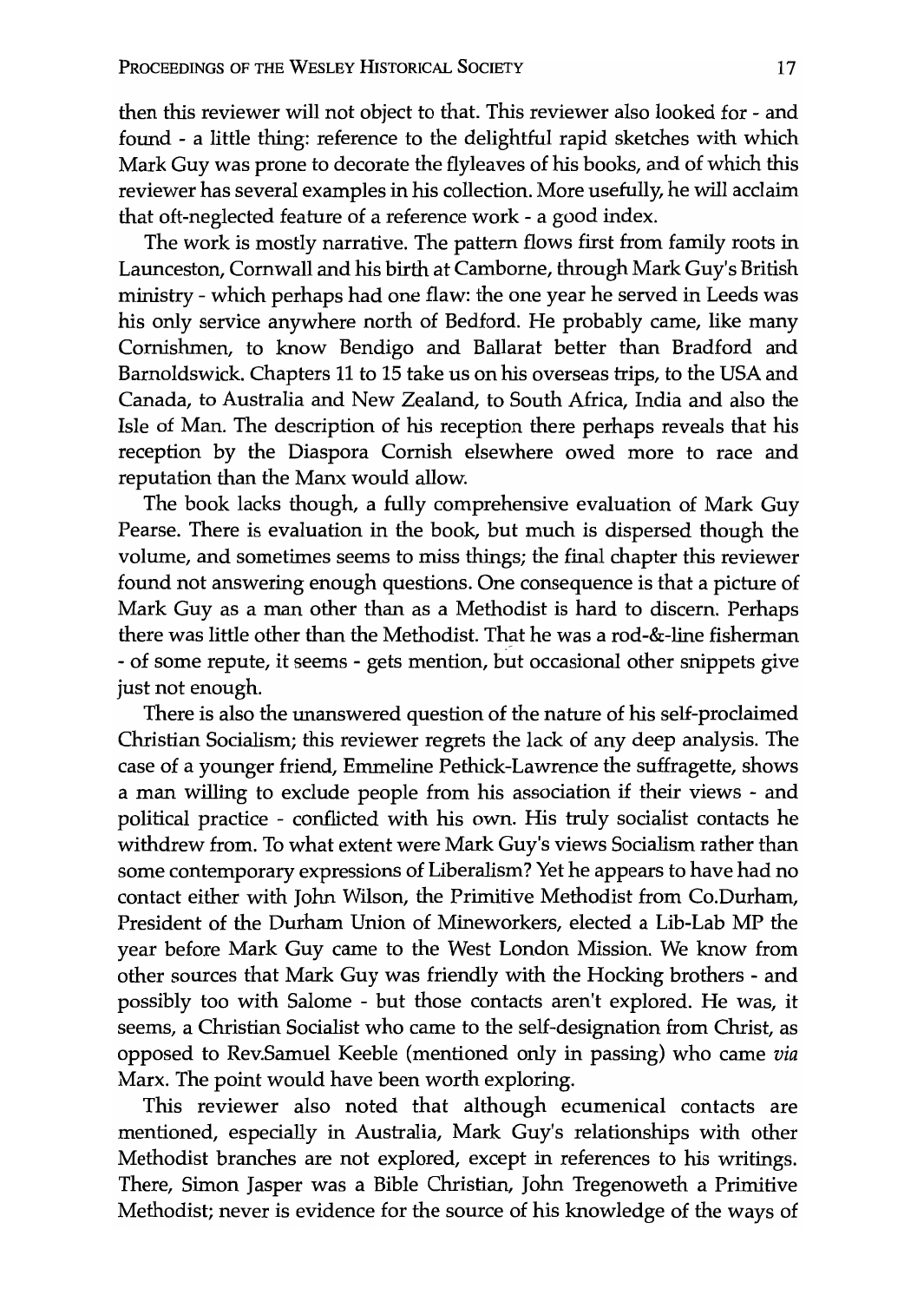#### 18 BOOK REVIEW

the non- Wesleyans offered.

And there are one or two loose ends. Champness is mentioned as a friend and as one actually more in tune with 'Cornish Revivalism' yet in spite of ample endnotes, Champness glides in and out with no mention of The Joyful News Mission, nor its successor, Cliff College.

But these rather detailed niggles apart, this is a good book and an informative read. It will do, as a Cornishman might say. Anyone interested in social history, in Methodist biography, in the Forward Movement and the ministry of the Central Halls, in late nineteenth-century Cornish Methodism, in Wesleyanism overseas, in the Cornish Diaspora, belongs to buy it - and that's a bit of Mark Guy's west-Cornish as well. And if it raises other questions - and indeed occasionally poses challenges- then it's a 'proper job'.

### COLIN C SHORT

*Protestant Nonconformist Texts. Volume 1:1550-1700.* Edited by R. Tudur Jones with Arthur Long and Rosemary Moore. (Ashgate, 2007 pp.421, £75, ISBN 978-0-7546-3864-3 ).

This substantial four-volume collection of· Nonconformist texts is now complete. Although Methodism naturally only appears in subsequent volumes, what is illustrated here is an essential'part of its wider context. This period arguably is the most difficult to deal with, if only because of the overlapping categories and variable definitions of 'Nonconformity', 'Dissent', 'Separatism' and, perhaps most slippery of all, 'Puritanism' . There are ,too, difficulties in identifying the early stages of what later became the distinct denominations of Presbyterians, Congregationalists and Baptists. There was a tradition, perhaps still not extinct, for Nonconformists to claim earlier ancestors than the evidence really warranted. (one old Congregationalist history commenced with c .1200! )

The editor of this volume explains that 'Nonconformist' is used 'in a more inclusive way than its history, strictly interpreted, would permit' . Thus Elizabethan 'Separatists' are included, although their contemporaries would not have called them 'Nonconformists' ; and along with them are those before 1662 now seen as the precursors of modern Nonconformist denominations. Five stages of Nonconformist development are identified in this period. The main principles of protest emerged in the sixteenth century, followed by growth along with frustration until about 1640. In the third period from 1640 to 1660 both Presbyterians and Independents (Congregationalists) achieved positions of power , while new sects emerged. Persecution after the Restoration of 1660 was followed by the final period of limited toleration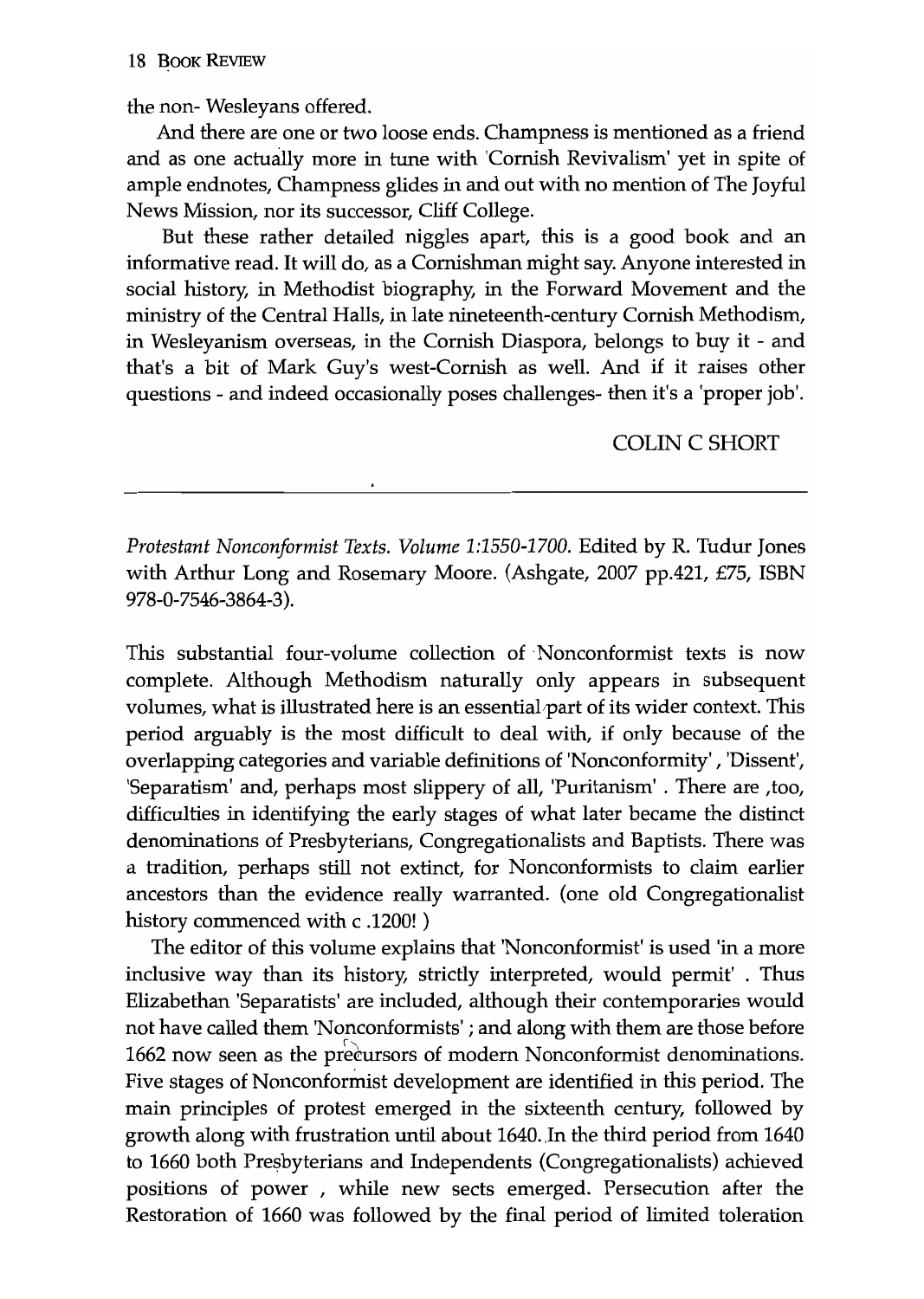after 1689. It is acknowledged that, given the complexity of Nonconformity and the abundance of sources, a quite different selection of documents would have been possible.

Unlike later volumes, much of this material is arranged chronologically rather than by topics. So, first, 'The Beginnings, 1550-1603' , then 'Perseverance 1604-1642' , 'Facets of Freedom, 1640-1660' , 'Persecution, 1660- 1689' . There follow 'Aspects of Nonconformist Experience' , 'A Theological Miscellany', 'Poetry' and 'The Dawn of Toleration' .

A feature of the series has been that a number of the extracts have been very substantial. Here, for example, virtually the whole of the Westminster Confession is printed, though otherwise there is not a great deal on Presbyterianism, which became the most numerous and politically and socially weighty form of Nonconformity. The extraordinary outbreak of new sects in the 1650s is chiefly and generously illustrated from the Quakers and illuminating examples are given of their beliefs and practice. More unexpected are examples of intense , mystical piety in terms of 'spiritual marriage' and 'the heart of Christ' from Thomas Goodwin and 'the presence of Christ' from John Owen. The most prominent selections relate to theology, spirituality and church life and organization. What is absent, compared with later volumes, are illustrations of political and social beliefs and action, important in this period. It would have been helpful to have material on the attempt to create a Presbyterian state church in the 1650s and on the loose Cromwellian 'establishment' which offered a parish ministry accepted by Presbyterians and some Independents, while allowing toleration for some others. (Or were those in this situation to be classed as 'Conformists'?). In the final section the so-called Toleration Act is illustrated, but the general introduction rightly notes the failed attempt at 'comprehension' of Presbyterians within the restored Church of England. For them mere toleration was a defeat.

The texts are introduced with well-referenced information. A general bibliography is supplied and an index of names, though unfortunately not a subject index. Although one can always regret omissions, this volume, along with the rest of the series, offers a major aid to understanding the history and character of Nonconformity. Dr Sell and his team deserve our thanks and congratulations.

HENRY D. RACK

*Angels and Impudent Women: women* in *Methodism; papers given at the 2005 Conference of the Wesley Historical Society,* edited by Norma Virgoe (Wesley Historical Society;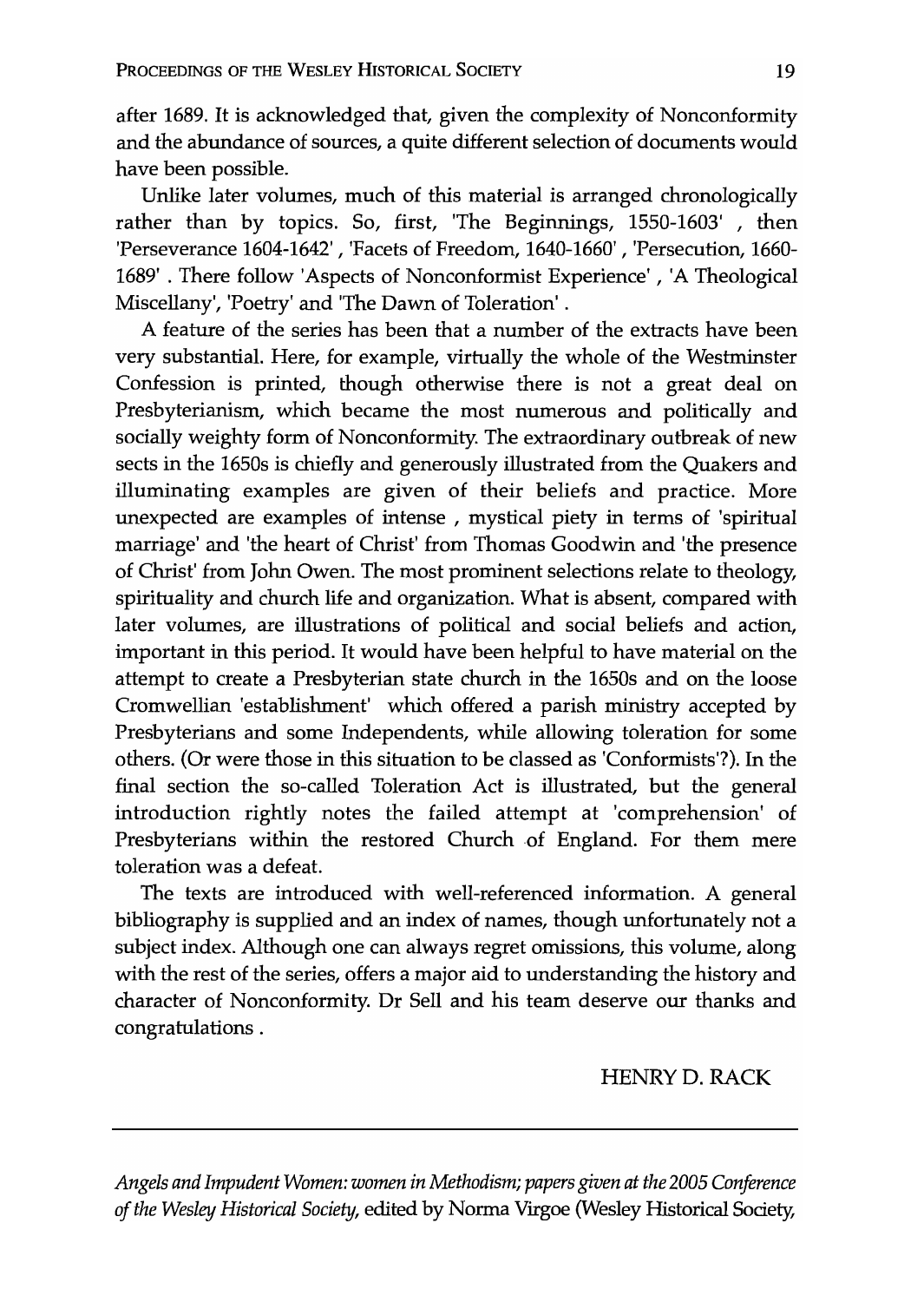2007; pp.212; PB £7.50 inclucling p&p. ISBN 978-0-9554527-1-0). Copies available from Mrs. S.J. Himsworth, 22 Broadway, Evesham, WR11 1BG.

The title of this publication is taken from that of a conference held at York in 2005, all but three of the papers, which are being published elsewhere, are here now made available. The result is a series of papers on a range of historical 'feminist' issues in Methodism, some of which are on general themes and others more specific to individuals. Janet Kelly takes the role of ministerial wives and Gareth Lloyd, female preaching, both in the context of early Wesleyan Methodism; the contributions of women to the work overseas are covered by Joy Fox, Deborah Gaitskell and John Pritchard; Linda Wilson considers the methodological use of biographical sources. Perhaps it is inevitable that some of the more famous Methodist women re-emerge but there are always new questions to be asked; both Rhonda Carrim and David Frudd look at Mary Bosanquet Fletcher and Hester Ann Rogers is reconsidered by Vicki Tolar Burton. For this reviewer Peter Forsaith's analysis of the implications of the two over-paintings of the portrait of Susanna Wesley is a fresh approach to Methodist history.

*,f* The editor is to be congratulated on bringing together a diverse range of papers, complete with footnotes, index and illustrations and making them available to a wider audience. Hopefully they will encourage further research and new questions, such as the part played by women in the Methodist New Connexion, Independent Methodist Church, and United Methodist Free Churches and its constituent parts. At the price, this publication is a bargain and is most recommended.

### D.COLIN DEWS

Prudhoe, in the Tyne valley, where Methodism was established in 1743 in what was then an agricultural community but soon also with coal pits, is in marked contrast to Anglo-Catholic Brighton, an eighteenth- century 'watering place' symbolised by the extravagance of the Prince Regent's Royal Pavilion, where Methodism was not introduced until as late as 1807.

*A Story* to *Tell: 200 years of Methodism in Brighton and Hove* by Michael Hickman, *(Brighton* & *Hove Methodist Circuit, 2007), 148pp. Copies £7.50* + *£1.50*   $p\&p$ , from The Brighton & Hove Methodist Circuit, Stanford Avenue Methodist Church, Stanford Avenue, Brighton, BNI 6FD.

*Warmed Hearts: the story of Methodismjn Prudhoe and Mickley Square* by Audrey Bland, (2007) 194pp. Copies £6 including p&p from The Author, 41 Paddock Wood, Prudhoe, NE42 5B.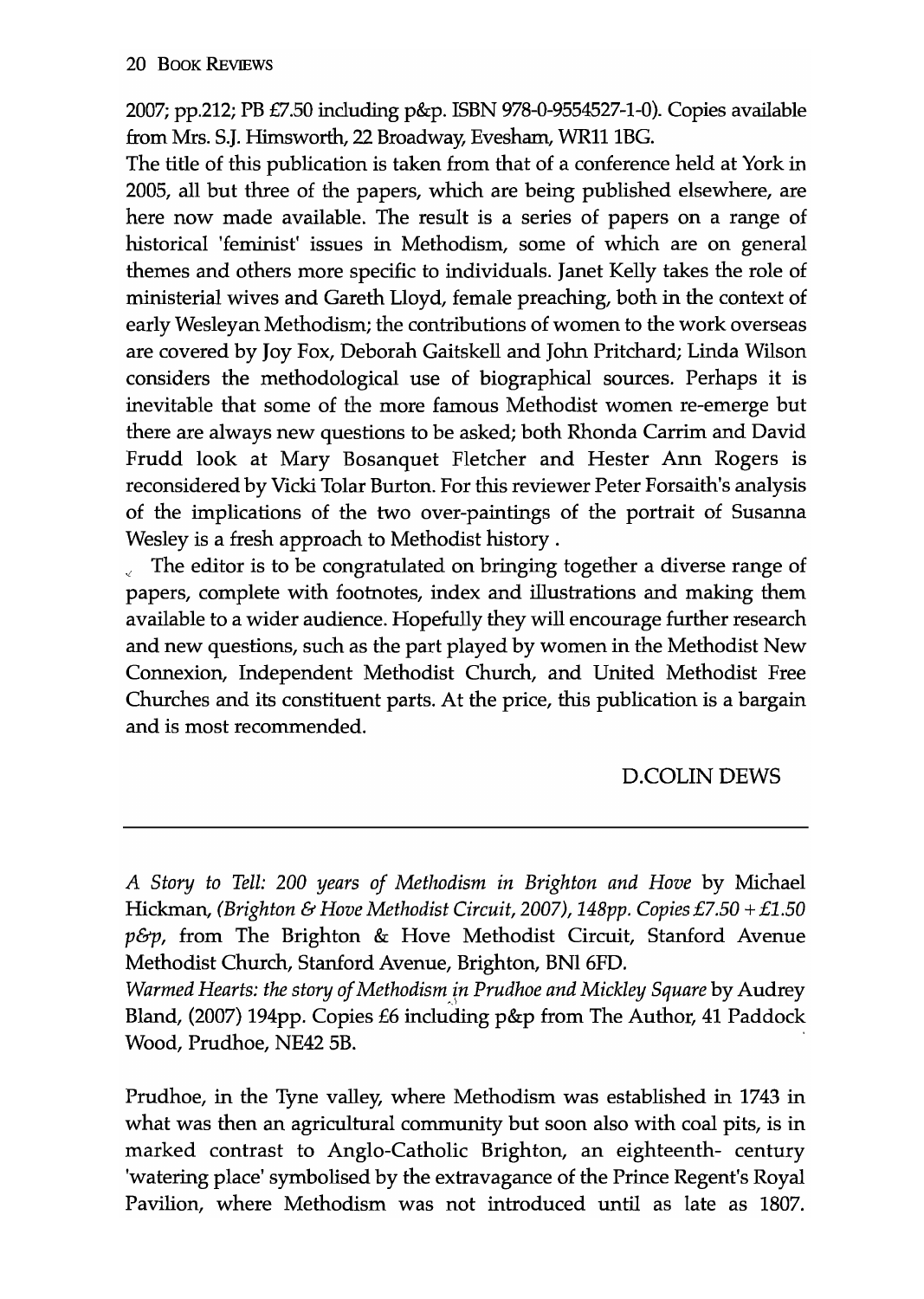Wesleyan Methodism in both places was ravaged by the Wesleyan Reformers but whereas in Brighton Free Methodism faded out, it survived in Prudhoe; Brighton also had a Bible Christian presence. Primitive Methodism had an impact in both places but there was uniqueness in Brighton in that there two ministers itinerated a total thirty-six years.

The contrast is not just between the two places but also in the writers' respective approaches. Bland writes chronologically, whereas Hickman, after outlining the development of Methodism in Brighton and Hove, then takes a thematic approach, with such themes as finances, buildings, laity and worship. Both make good use of photographs and ephemera, as well as usefully including maps to illustrate the location of the various Methodist societies.

It would have been helpful to have for Brighton and Hove a tabulation listing each of the chapels and with a brief, summary history, and both histories would have benefited by having a bibliography. Further the reviewer would have appreciated more information on the political allegiance of those active in local politics in Brighton. These, however, are minor criticisms and considerable research has gone into producing these two local histories.

#### D.COLIN DEWS

*Machin Porcelains and Earthenwares...* by Bill Thorn and Philip Miller (Castlehills Publishing 2008179 pages £40 ISBN 978-0-9559104-0-1)

It is not often that business histories tell us any more about the religious connections of their subjects than their denomination, and sometimes we are not even told this. Geoffrey A. Godden in his *Ridgway Porcelains 1972,*  revised 1985, reproduced a Memoir of Mr. Job Ridgway covering 13 pages which is basically an account of his spiritual life in the Methodist New Connexion.

Now we have another book from this area which considers the religious side worth mentioning. Pages 11-14 are headed 'Joseph Machin, the Methodist'. Joseph was very active at Swan Bank Wesleyan chapel giving £50 towards the building's extension. There is an illustration of a draft of a letter he wrote in 1816 on behalf of the Trustees and Leaders of the Burslem society , to the President of the Conference for permission to have the sacrament administered by their preachers. The authors have wrongly listed this as 'seeking permission for Swan Bank Chapel to have more control over its sermons' and in' another place as 'to have more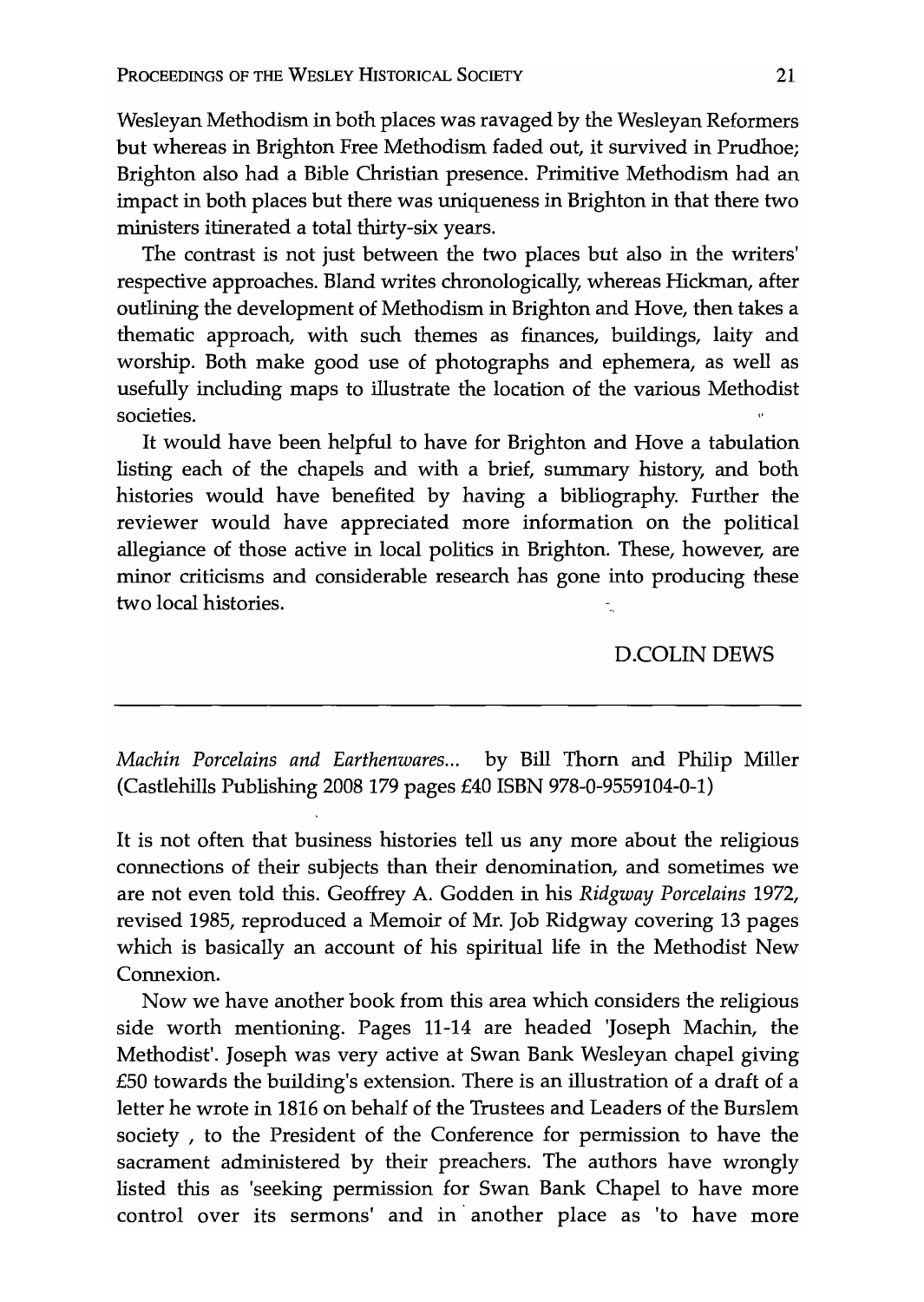independence in its teaching.' His tombstone is illustrated. The book is full of coloured illustrations of the wares and shows a plate, on page 91, painted on the back, with the words' Presented to the Revd Jno. Bryan for the use of the Methodist Congregation at Epworth by Mr. Joseph Machin of Burslem Staffordshire 1823. The plate is described as being in the Epworth Wesleyan Museum. A family tree is given on page 27. Many of the wares made by the firm were pedestrian but the top quality ones could easily be mistaken for having been made by the much better known factories.

JOHN c.c. PROBERT

*Tavistock's Methodist Chapels* by Brian W. Giles (Tavistock and District Local History Society, 76pp., 2007. Available from the author at 37 Milton Crescent. Tavistock, PL19 9AL, £6.50 post free)

This is a model local history of Methodism in one small town. It spans 250 years and three branches : Wesleyans, Bible Christians and the Wesleyan Association., and is the fruit of much careful research. There are also two concluding chapters on Sunday School Treats and the Temperance Movement. This booklet is beautifully produced with a wealth of illustrations both in colour and black and white ... altogether a most attractive and informative production. 0 si *sic omnes!* 

E.A.ROSE

# **NOTES AND QUERIES**

### 1581 WHEN AND WHY DID CIRCUITS BECOME ANNUAL APPOINTMENTS?

Methodist historians have long suffered from the fact that there are no annual Minutes printed before 1765. Soon the volume edited by Henry Rack on the Minutes in the Bicentennial edition of John Wesley's Works will collect into one volume not only the Minutes from 1765 but all the known variants and notes which exist for Conferences before 1765.

Having spent some time on the appointments of Wesley's preachers before 1765 it seems to me that many of the appointments to circuits before 1765 are for less than a year, first in 1744 usually only for a month, then for two months in 1747, then by 1752 three to six months. After 1758 most stayed a year, but not all. Take Nicholas Gilbert for example. In 1758 he was stationed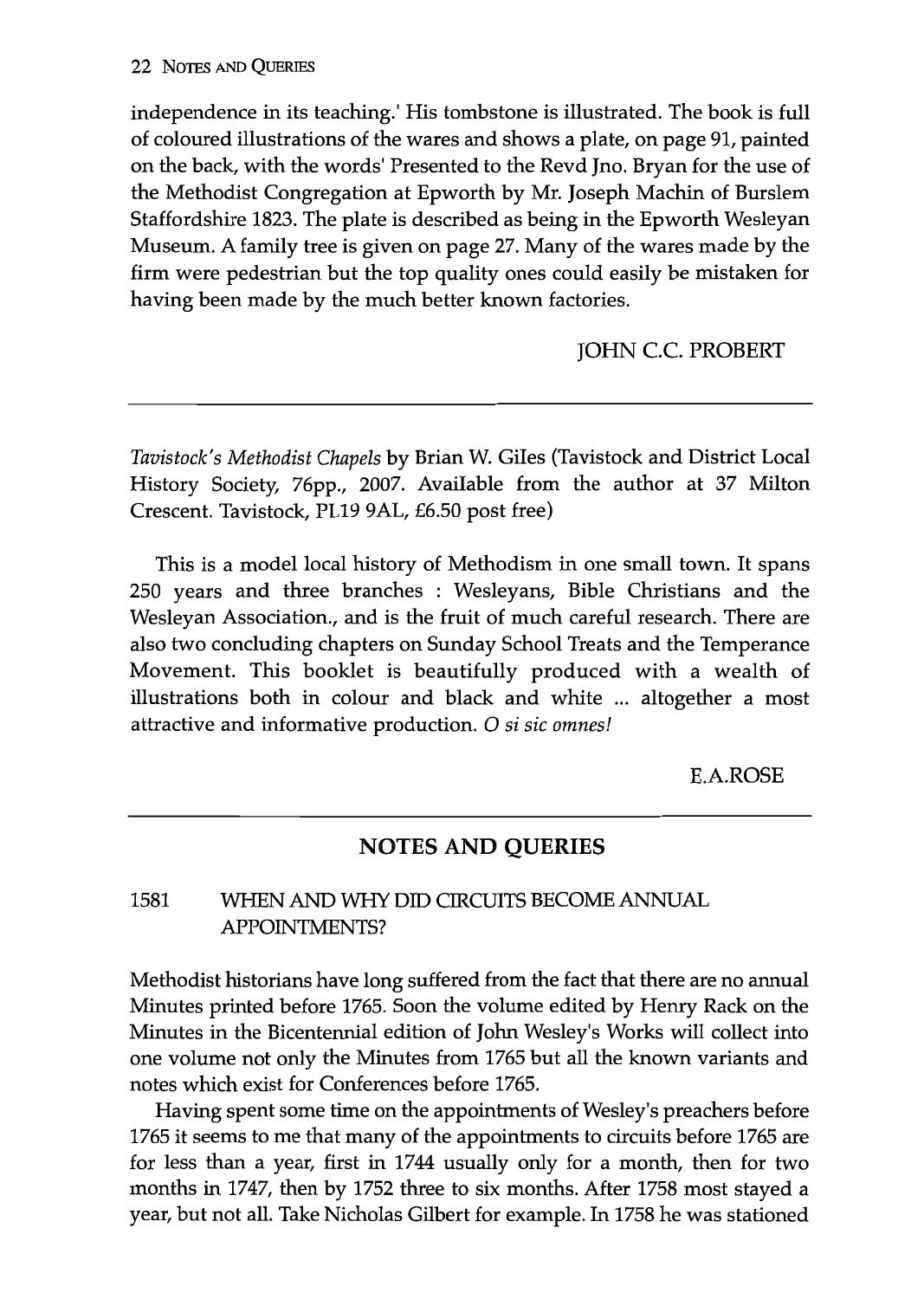at Norwich but is also found at Colchester which admittedly may have been in the same circuit. However by February 1759 John Wesley's Letters implies Gilbert was in London, though this may be Francis Gilbert. Nicholas was certainly in Bristol from February to May 1759. From May to September 1759 he's back in London. In September 1760 he's at Redruth, saying he may be in Bristol after Christmas!

Gilbert was in Bristol October 1760, while Dyson says he was in the Isle of Wight for the Methodist year 1760-1. He's also in Norwich agaIn in 1760. After this there is no record of him until May 1762 when he's preaching in Bristol. He died of a fever in Bristol in April 1763. He appears to have been in 6 circuits between summer 1758 and Christmas 1760, a period of two and a half years. This is assuming the first London reference is to Francis. It is a period difficult to find evidence and the reason there's sufficient evidence here is that several of Nicholas Gilbert's letters of this period have survived.<sup>1</sup>

However after 1765 the stations appear to be usually annual.2 It is my contention in this article to suggest that it was this change to annual which prompted Wesley to decide to have the Minutes with the stations for the year printed annually from 1765. With the stations fixed for a year it became worth while to print the Minutes. The number of Methodists interested as well as the number of preachers directly affected was also growing and there would be more demand. The number of preachers itself seems to have leapt from at least 87 in 1764 to at least 102 in 1765, so there were over a hundred travelling preachers for the first time. The demand was assured by the confidence that in general the stations were fixed for a year and not just 6 months or so. Why did he move to this longer period in each circuit by 1765? Undoubtedly the preachers preferred the longer appointments. They wanted to stay in one place and not every 3 or 6 months go to the other end on the country. In addition, by 1765 the preachers were attaining more standing in Methodism. Men like John Jones, Christopher Hopper, Jacob< Rowell, John Nelson, and Joseph Cownley had done more than 15 or 20 years and had done much to improve themselves. Younger men like Alexander Mather, John Pawson, Thomas Taylor, George Story; and Thomas Rankin had often higher standards of education and could sustain a preaching ministry in one place for longer.

### **JOHN LENTON**

<sup>1</sup> The best summary on Nicholas Gilbert is Robert Glen "A Tangled Web: The Gilberts of Cornwall and the Gilberts of Antigua" .in PWHS 53 216-225. See also John Wesley Letters 4;51, Dyson Isle of Wight 58, Charles Wesley's Journal 2182-3, Jolly The Spreading Flame 17, Lorkin W .. Wesleyan Methodism in the City of Norwich (1825) 6, 7, Fletcher /Tooth Letters in MARC vol 4;4/5/6 and Mss letter to CW 1760 DDPr 1/33 in Early Preachers Collection.

<sup>2</sup> see Baker in HMGB / i, p232. He seems to suggest that annual interchange was normal by 1758. I want to suggest there were still some exceptions (like Nicholas Gilbert) unti11765.